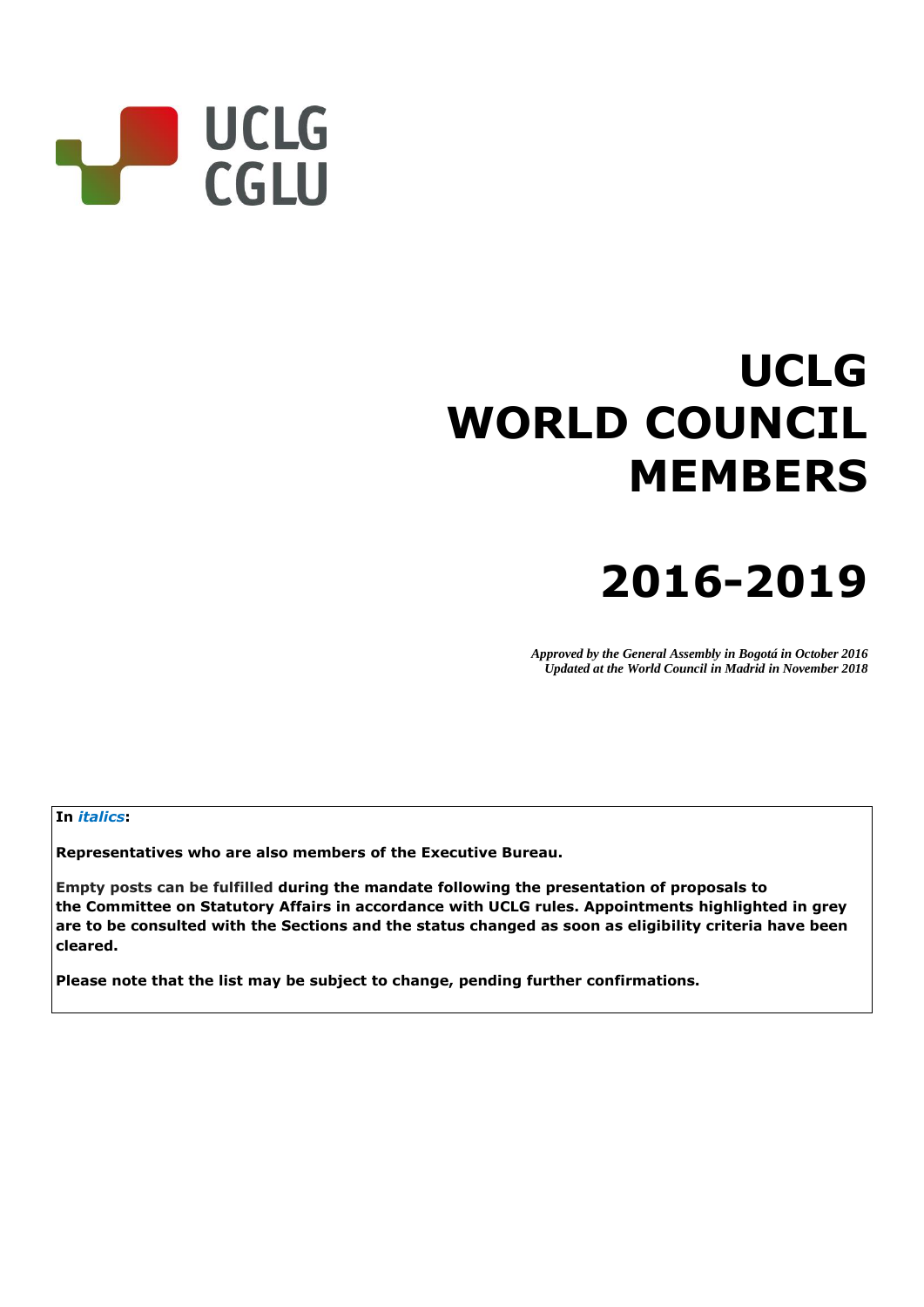#### **PRESIDENT**

 **Parks Tau**, President of the South African Local Government Association, Councillor of Johannesburg (South Africa)

#### **CO-PRESIDENTS**

- **Uğur İbrahim Altay**, Mayor of Konya (Turkey)
- **Ada Colau**, Mayor of Barcelona (Spain)
- **Wen Guohui**, Mayor of Guangzhou (China)
- **Anne Hidalgo**, Mayor of Paris (France), Chair of UCLG Standing Committee on Gender Equality
- **Roland Ries**, Mayor of Strasbourg, President of Cités Unies France (France)
- **Mauricio Rodas**, Mayor of Quito (Ecuador)

#### **TREASURER**

 **Berry Vrbanovic**, President Emeritus of Federation of Canadian Municipalities (FCM), Mayor of Kitchener (Canada)

#### **DEPUTY TREASURER**

**Mohamed Sadiki**, Mayor of Rabat (Morocco)

#### **VICE-PRESIDENTS**

**AFRICA:**

**Rose Christiane Ossouka Raponda**, President of the Association of Communes of Gabon (ACG), Mayor of Libreville (Gabon), Member of the Executive Committee of UCLG Africa

- **ASIA-PACIFIC: Tri Rismaharini**, Mayor of Surabaya (Indonesia), President of UCLG-ASPAC
- **EURASIA: Aisen Nikolaev**, Mayor of Yakutsk (Russian Federation), Vice-President of UCLG Eurasia
- **EUROPE:**

**Carlos Martínez Mínguez**, Mayor of Soria (Spain), Vice-President of the Council of European Municipalities and Regions (CEMR)

- **LATIN AMERICA: Shared Vice-Presidency Iván Arciénega**, Mayor of Sucre (Bolivia), Member of the Executive Committee of FLACMA **Mónica Fein**, Mayor of Rosario (Argentina), Vice-President of Mercociudades
- **MIDDLE EAST AND WEST ASIA: Fatma Şahin**, Mayor of Gaziantep (Turkey), Union of Municipalities of Turkey, President of UCLG-MEWA
- **NORTH AMERICA: Vicki-May Hamm**, Mayor of Magog, President of the Federation of Canadian Municipalities (FCM), President of UCLG NORAM
- **METROPOLITAN: Michael Müller**, Governing Mayor of Berlin, Acting President of Metropolis
- **FORUM OF REGIONS: Miguel Lifschitz**, Governor of Santa Fe Province (Argentina), President of UCLG Regions

#### **HOST OF THE WORLD SECRETARIAT**

 **Ada Colau**, Mayor of Barcelona (Spain) Substitute: TBC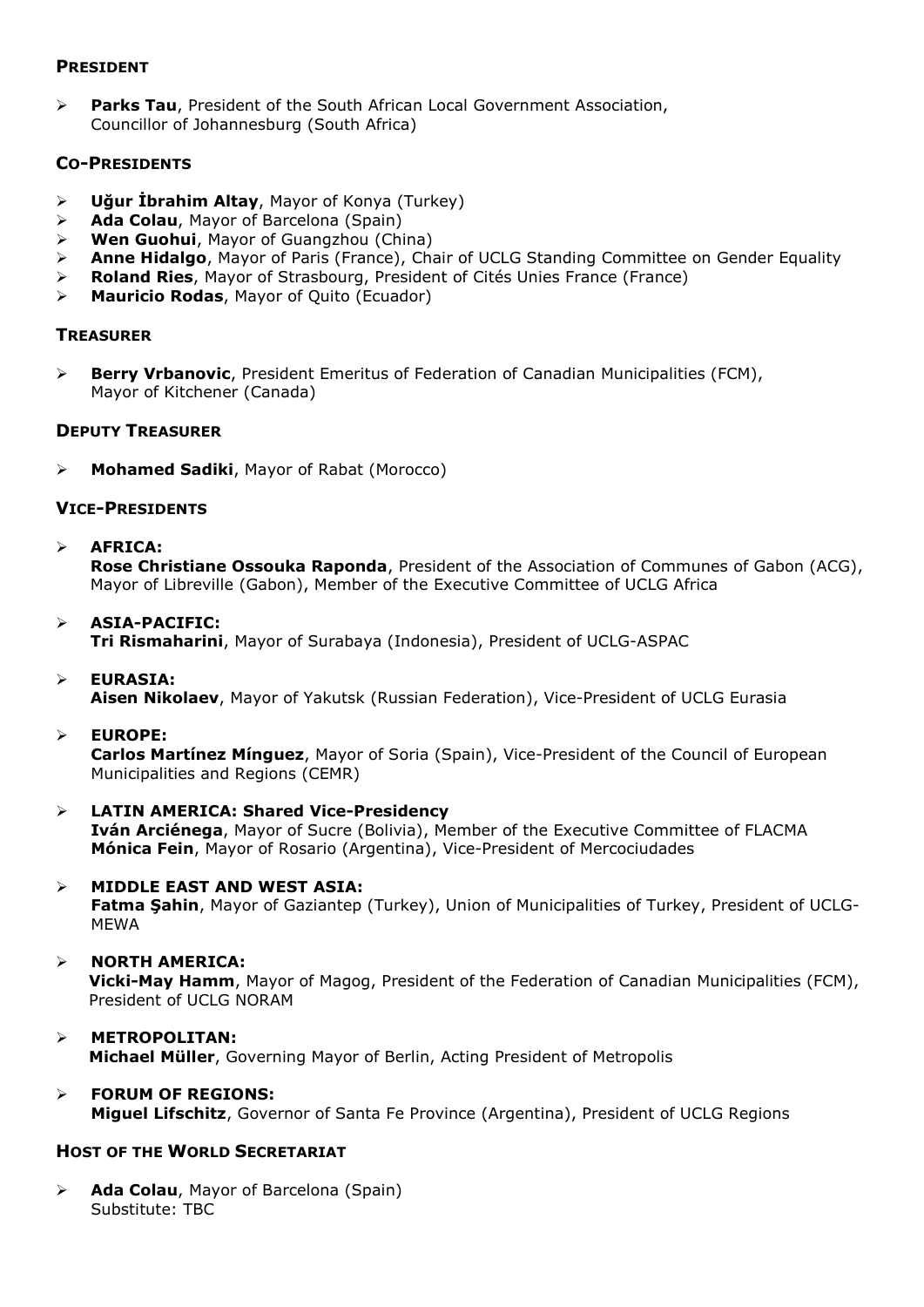#### **Number of seats attributed: 45 of 45**

#### **NORTHERN AFRICA**

| <b>COUNTRIES</b> | <b>NOMINEES</b>                                                                                                                        | <b>SUBSTITUTES</b>                                                                        |
|------------------|----------------------------------------------------------------------------------------------------------------------------------------|-------------------------------------------------------------------------------------------|
| ALGERIA (1)      | • Mr Abdelhakim Bettache, Mayor of Algiers                                                                                             | • Ms Houria Khennas, Vice President                                                       |
| EGYPT(1)         | • Mr Atef Abdel-Hamid, Governor of Cairo                                                                                               |                                                                                           |
| MAURITANIA (2)   | • Mr Cheikh Ould Ahmed Ould Baya, President<br>of the Association of Mayors of Mauritania (AMM),<br>Vice Presidency of Northern Africa | • Ms ElAliya Menkouss, Vice-President of the<br>Association of Mayors of Mauritania (AMM) |
|                  | • Ms Roujeiba Mint Dewki, Mayor of City of<br>Nouadhibou                                                                               |                                                                                           |
| MOROCCO (3)      | • Mr Mohamed Boudra, President of the<br>Moroccan Association of the Presidents of<br><b>Commune Councils (AMPCC)</b>                  |                                                                                           |
|                  | • Mr Mohamed Sadiki, Mayor of Rabat                                                                                                    | • Ms Souad Zaïdi, Deputy Mayor of Rabat                                                   |
|                  | • Mr Abdelaaziz Omari, Mayor of Casablanca                                                                                             | • Ms Hakima Fasly, Deputy Mayor of<br>Casablanca                                          |
| TUNISIA (2)      | • Ms Souad Abderrahim, Mayor of Tunis                                                                                                  | • Mr Taoufik Laâribi, Mayor of Sousse                                                     |
|                  | • Mr Imed Sebri, Secretary General of the<br>Governorate of Sfax                                                                       | • Mr Wassim Zouari, First Deputy of Sfax                                                  |

#### **WESTERN AFRICA**

| <b>COUNTRIES</b>  | <b>NOMINEES</b>                                                                                                          | <b>SUBSTITUTES</b>                                                                                                        |
|-------------------|--------------------------------------------------------------------------------------------------------------------------|---------------------------------------------------------------------------------------------------------------------------|
| BENIN (1)         | • Mr Luc Sètondji Atrokpo, President of the<br>National Association of Communes of Benin<br>(ANCB)                       | • Mr Charlemagne Honfo, Political Secretary<br>General of the National Association of<br>Communes of Benin (ANCB)         |
| CAPE VERDE (1)    | • Mr Manuel Monteiro de Pina, President of the<br><b>National Association of Municipalities of Cape</b><br>Verde (ANMCV) | • Mr Herménio Fernando, Vice-President of the<br>National Association of Municipalities of Cape<br>Verde (ANMCV)          |
| COTE D'IVOIRE (1) | • Mr Gilbert Kafana Kone, President of Union of<br>Cities and Local Governments of Côte d'Ivoire<br>(UVICOCI)            | . Mr Nicolas Djibo, Second Vice-President of<br>Union of Cities and Local Governments of Côte<br>d'Ivoire (UVICOCI)       |
| GHANA (1)         | . Mr Felix Mensah Nii Anang-La, President of<br>the National Association of Local Authorities of<br>Ghana (NALAG)        | • To be confirmed                                                                                                         |
| GUINEA (1)        | • Mr Mamadou Drame, President of the National<br>Association of Communes of Guinea (ANCG)                                | • Mr Amadou Lélouma Diallo, Member of the<br>Executive Bureau of the National Association of<br>Communes of Guinea (ANCG) |
| MALI(1)           | • Mr Boubacar Bah, President of the Association<br>of Municipalities of Mali (AMM)                                       |                                                                                                                           |
| NIGERIA (1)       | • Mr Gambo Tanko Kagara, President of<br>Association of Local Governments of Nigeria<br>(ALGON)                          | • Mr Sunday Hanson Amaechi, Deputy<br>President                                                                           |
| SENEGAL (1)       | • Mr Khalifa Sall, Mayor of Dakar, President of<br><b>UCLG Africa, Vice Presidency of Western Africa</b>                 | • Mr Cheikh Gueye, Mayor of Dieuppeul-Derkle                                                                              |
| SIERRA LEONE (1)  | • Ms Sunkarie Kabba Kamara, President of the<br>Association of Local Communities of Sierra Leone<br>(LoCASL)             | • Mr Samuel Sheku Kamara (TBC)                                                                                            |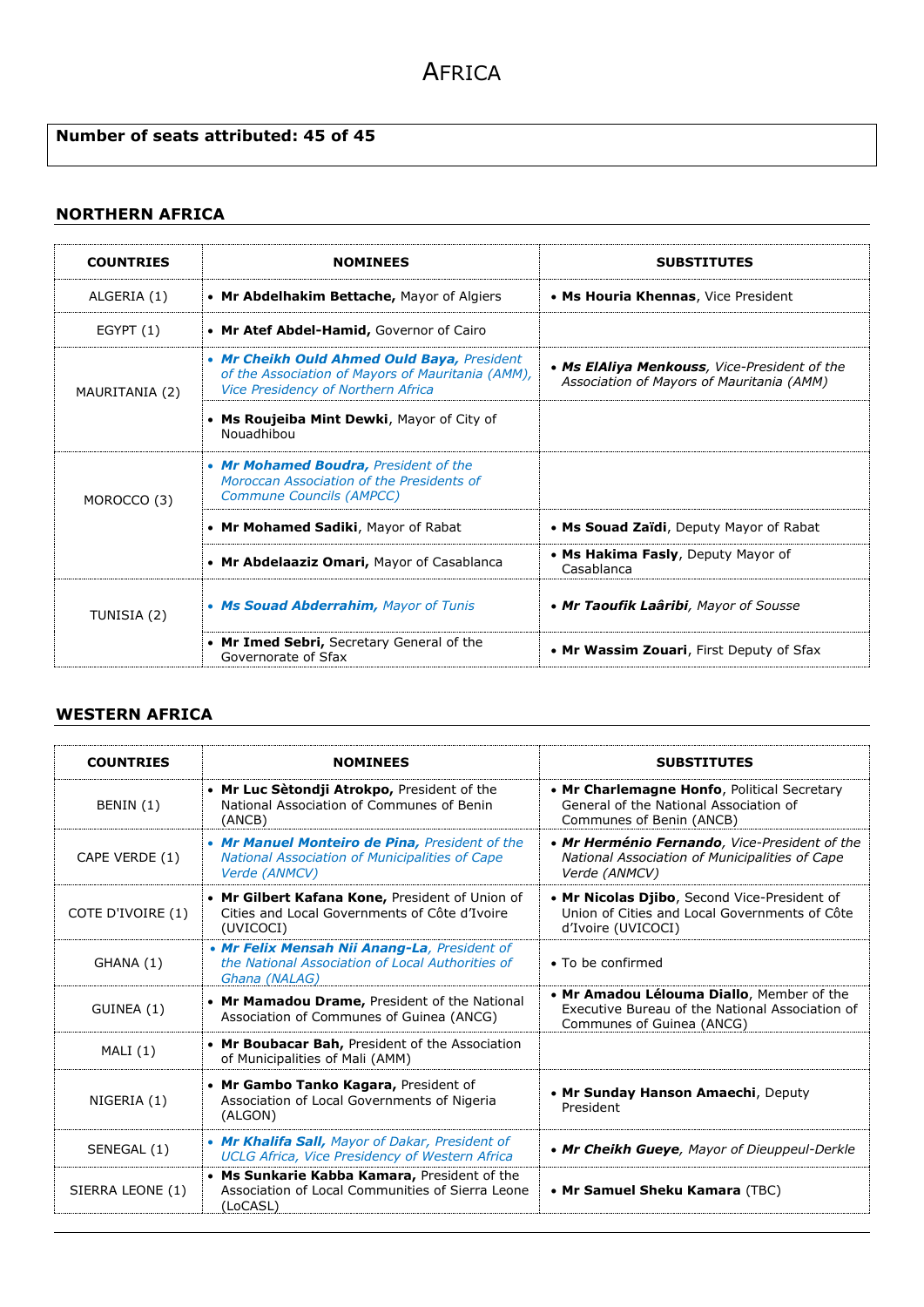#### **CENTRAL AFRICA**

| <b>COUNTRIES</b>                              | <b>NOMINEES</b>                                                                                                                       | <b>SUBSTITUTES</b>                                                                      |
|-----------------------------------------------|---------------------------------------------------------------------------------------------------------------------------------------|-----------------------------------------------------------------------------------------|
| CONGO(1)                                      | • Mr Christian Roger Okemba, President of<br>Association of Mayors of Congo (AMC),<br>Vice-Presidency of Central Africa               |                                                                                         |
| CHAD(1)                                       | • Ms Mariam Djimet Ibet, President of the<br>National Association of Mayors of Chad (ANCT)                                            | • Mr Djimet Ibet, Municipal Councillor                                                  |
|                                               | • Mr Émile Andze Andze, President of United<br>Councils and Cities of Cameroon (CVUC)                                                 | • Mr Francois Soman, Vice-President of United<br>Councils and Cities of Cameroon (CVUC) |
| CAMEROON (2)                                  | • Mr. Gilbert Tsimi Evouna, Delegate of<br>Government of Yaoundé Urban Municipality                                                   | • Ms Rose Zange Ngele, Deputy Delegate of<br>Government of Yaoundé Urban Municipality   |
| CENTRAL AFRICA (1)                            | • Mr Emile Gros Raymond Nakombo, President<br>of the Association of Mayors of Central Africa<br>(AMCA)                                | • Mr Jules Abezoua, Mayor of Bangui - 1st<br><b>District</b>                            |
| <b>DEMOCRATIC</b><br>REPUBLIC OF CONGO<br>(1) | • Mr André Kimbuta, Governor of Kinshasa                                                                                              | • Mr Bafiba Zomba, Vice-Governor of Kinshasa                                            |
| EQUATORIAL GUINEA<br>(1)                      | • Ms Coloma Edjang Mbengono, Mayor of<br>Malabo                                                                                       | • Mr Manuel Cristóbal Morgades, Deputy<br>Mayor of Malabo                               |
| GABON (1)                                     | • Ms Rose Christiane Ossouka Raponda,<br>President of Association of Communes of Gabon<br>(ACG)                                       | • Ms Clotilde Chantal Boumba Louey, Mayor<br>of Gamba                                   |
| <b>SAO TOME AND</b><br>PRINCIPE (1)           | • Mr Ekeneide Lima dos Santos, President of<br>Association of Authorities and Autonomous<br>Regions of Sao Tomé & Principe (AARA/STP) | • Mr Carlos Alberto Carvalho Bandeira dos<br><b>Ramos, Councillor of Sao Tome</b>       |

#### **EASTERN AFRICA**

| <b>COUNTRIES</b> | <b>NOMINEES</b>                                                                                                                   | <b>SUBSTITUTES</b>                                                                                  |
|------------------|-----------------------------------------------------------------------------------------------------------------------------------|-----------------------------------------------------------------------------------------------------|
| BURUNDI (1)      | • Mr Martin Niterese, President of Burundian<br>Association of Local Elected Officials (ABELO)                                    | • Mr Jean-Claude Matunu, Vice President of<br>ABELO                                                 |
| COMOROS (1)      | • Mr Abdou Salami Abdou, Governor of<br>Ndzuwani                                                                                  | • Mr Abouv Achirafi Ali Bcar, Deputy of the<br>Union of Comores                                     |
| ETHIOPIA (1)     | • Mr Tewodros Gebiba Geda, President of the<br>Ethiopian Cities Association (ECA)                                                 | • Ms ElFinesh Beyecha, Councillor                                                                   |
| KENYA (1)        | • Mr Josephat Nanok, Chairman of the Council of<br>County Governors (COG)                                                         |                                                                                                     |
| MADAGASCAR (1)   | • Ms Lalao Ravalomanana, Mayor of<br>Antananarivo                                                                                 | • Mr Julien Andriamorasata, Deputy Mayor of<br>Antananarivo                                         |
| SEYCHELLES (1)   | • Mr David Andre, President of the Association of<br>Districts of Victoria (ADV), Vice Presidency of<br><b>Fastern Africa</b>     | $\bullet$ To be confirmed                                                                           |
| SOMALIA (1)      | • Mr Abdirahman Omar Osman, Mayor of<br>Mogadishu                                                                                 |                                                                                                     |
| TANZANIA (1)     | • Mr Abubakar Mukadam Gulamhafeez,<br>President of the Association of Local Authorities<br>of Tanzania (ALAT), Mayor of Shinyanga | • Mr Stephen Mhapa, Vice-President of the<br>Association of Local Authorities of Tanzania<br>(ALAT) |
| UGANDA (1)       | • Mr George Mutabaazi, President of Uganda<br><b>Local Government Association (ULGA)</b>                                          | • Mr Andrew Senyonga, Vice President                                                                |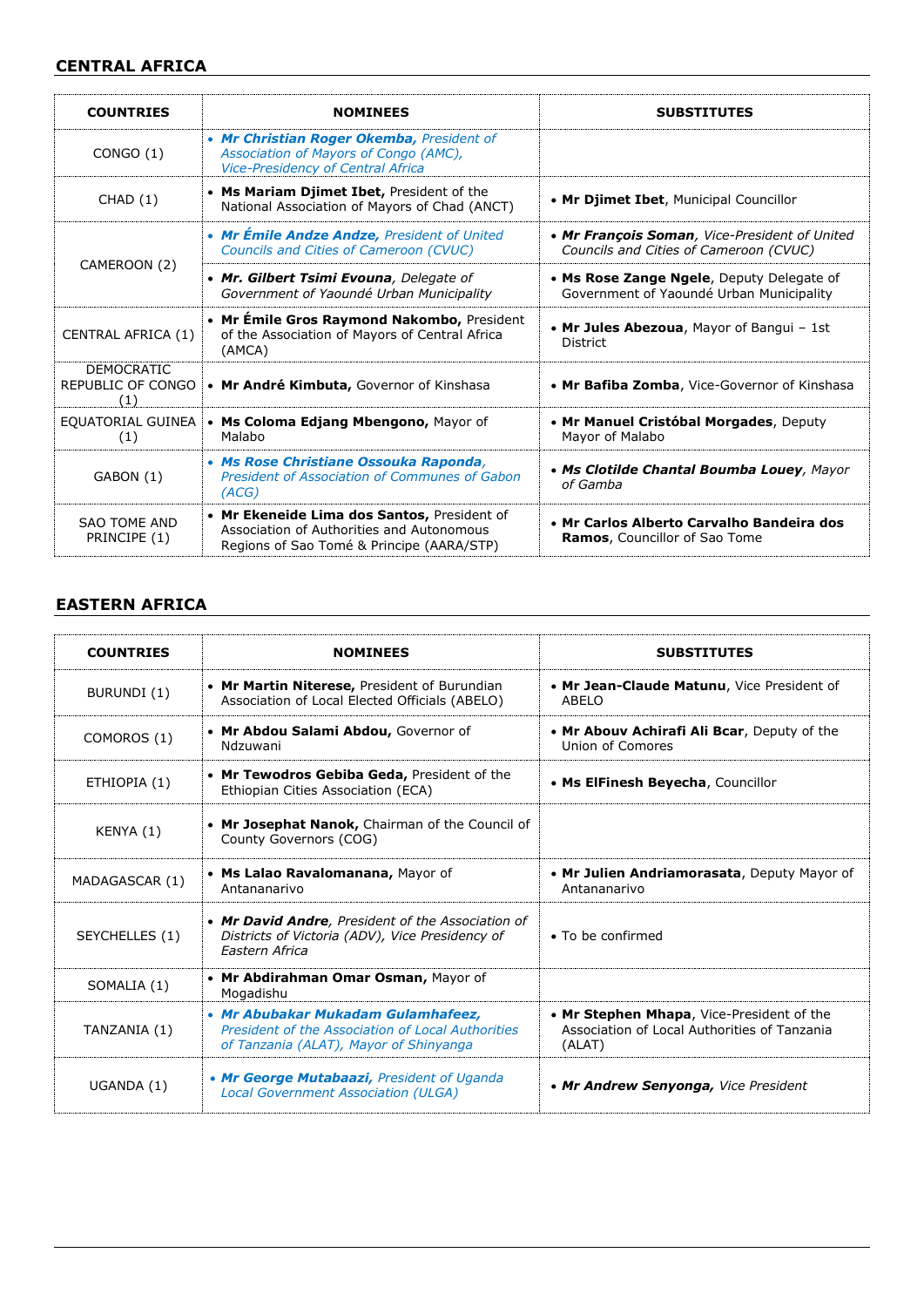#### **SOUTHERN AFRICA**

| ANGOLA (1)       | • Mr Adriano Mendes de Carvalho, Governor of<br>Luanda                                                                                                 | • Ms Gioconda Ferreira, Councillor of Luanda                                                                                       |
|------------------|--------------------------------------------------------------------------------------------------------------------------------------------------------|------------------------------------------------------------------------------------------------------------------------------------|
| BOTSWANA (1)     | • Mr Mpho Moruakgomo, President of the<br><b>Botswana Association of Local Authorities (BALA)</b>                                                      | • Ms Sylvia Tabita Muzila, Vice-President of<br>Botswana Association of Local Authorities<br>(BALA)                                |
| MALAWI (1)       | • Mr Wild Ndipo, Mayor of Blantyre, President of<br>MALGA                                                                                              |                                                                                                                                    |
| MOZAMBIQUE (1)   | • Mr Tagir Assimo Carimo, President of the<br>National Association of Municipalities of<br>Mozambique (ANAMM)                                          | • Mr Edwardo Jossias Guenha, Political<br>Secretary General of the National Association of<br>Municipalities of Mozambique (ANAMM) |
| NAMIBIA (1)      | • Ms Katrina Shimbulu, President of Association<br>of Local Authorities of Namibia (ALAN)                                                              | • Mr Nghilumbwa $(TEC)$                                                                                                            |
| SOUTH AFRICA (1) | • Mr Parks Tau, President of the South Africa<br>Local Government Association (SALGA),<br>Councillor of Johannesburg, Presidency of<br>Southern Africa | • Mr Mpho Nawa, Deputy President of SALGA                                                                                          |
| SWAZILAND (1)    | • Mr Andeas Mashumi Shongwe, President of<br>Swaziland Local Governments Association<br>(SWALGA)                                                       |                                                                                                                                    |
| ZAMBIA (1)       | • Mr Christopher Kangombe, President of the<br>Local Government Association of Zambia (LGAZ)                                                           | • Ms Lillian Chipili, Councillor                                                                                                   |
| ZIMBABWE (1)     | • Mr Killer Zivhu, President of the Zimbabwe<br>Local Government Association (ZILGA)                                                                   |                                                                                                                                    |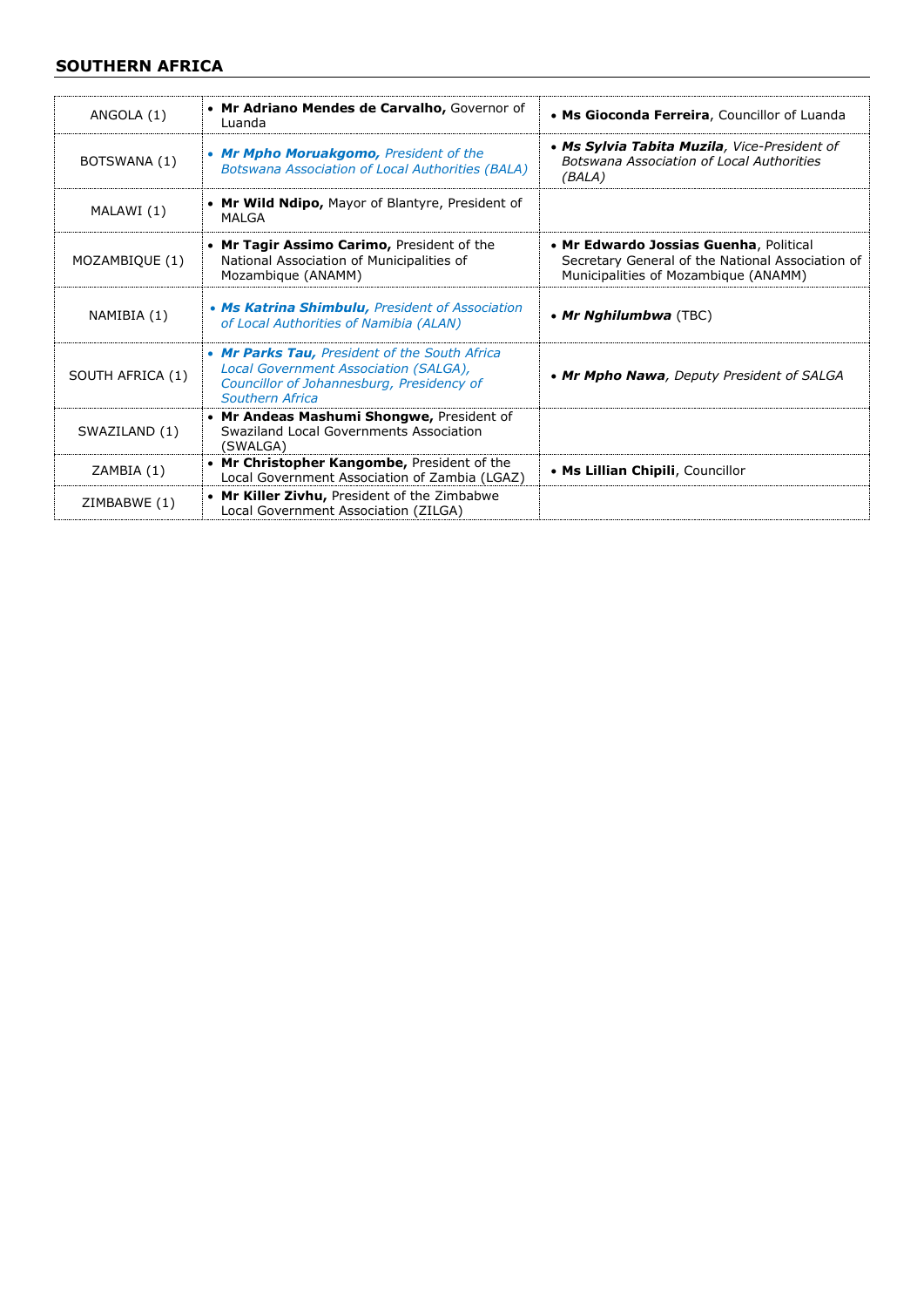#### **Number of seats attributed: 66 of 66**

**In grey: nominations to be clarified**

#### **EAST & NORTH EAST ASIA**

| <b>MEMBERS</b><br><b>REPRESENTED</b>                                                    | <b>NOMINEES</b>                                                                                                 | <b>SUBSTITUTES</b>                                                                                     |
|-----------------------------------------------------------------------------------------|-----------------------------------------------------------------------------------------------------------------|--------------------------------------------------------------------------------------------------------|
| Beijing                                                                                 | • Mr Chen Jining, Mayor of Beijing                                                                              |                                                                                                        |
| Changchun                                                                               | • Ms Zhang Jingying, Executive Vice-Mayor of<br>Changchun                                                       |                                                                                                        |
| Changsha                                                                                | • Mr Hu Zhongxiong, Mayor of Changsha                                                                           |                                                                                                        |
| Chengdu                                                                                 | • Mr Luo Qiang, Mayor of Chengdu                                                                                |                                                                                                        |
| Chinese People's<br>Association for<br>Friendship with<br>Foreign Countries<br>(CPAFFC) | . Ms Li Xiaolin, President of Chinese People's<br>Association for Friendship with Foreign Countries<br>(CPAFFC) | • Mr Song Jingwu, Vice-President of CPAFFC                                                             |
| Chongqing                                                                               | • Mr Tang Liangzhi, Mayor of Chongqing                                                                          |                                                                                                        |
| Dalian                                                                                  | • Mr Tan Chengxu, Mayor of Dalian                                                                               | Mr Huai Zhongmin, President of Dalian<br>People's Association for Friendship with Foreign<br>Countries |
| Fuzhou                                                                                  | • Mr You Mengjun, Mayor of Fuzhou                                                                               |                                                                                                        |
| Guangzhou                                                                               | • Mr Wen Guohui, Mayor of Guangzhou                                                                             | • Mr. Liu Baochun, Director General                                                                    |
| Haikou                                                                                  | • Mr Ding Hui, Mayor of Haikou                                                                                  | • Mr Han Bin, Director General                                                                         |
| Hangzhou                                                                                | • Mr Xu Liyi, Mayor of Hangzhou                                                                                 |                                                                                                        |
| Harbin                                                                                  | • Mr Song Xibin, Mayor of Harbin                                                                                | • Mr Yang Xiaoping, Councillor                                                                         |
| Kunming                                                                                 | • Mr Wang Xiliang, Mayor of Kunming                                                                             |                                                                                                        |
| Nanning                                                                                 | • Mr Zhou Hongbo, Mayor of Nanning                                                                              |                                                                                                        |
| Shanghai                                                                                | • Mr Ying Yong, Vice Mayor of Shanghai                                                                          |                                                                                                        |
| Shenzhen                                                                                | • Mr Chen Rugui, Mayor of Shenzhen                                                                              |                                                                                                        |
| Wuhan                                                                                   | • Ms Liu Yingzi, Vice Mayor of Wuhan                                                                            |                                                                                                        |
| Xi'an                                                                                   | . Mr Shangguan Jiqing, Mayor of Xi'an                                                                           |                                                                                                        |
| Zhengzhou                                                                               | • Mr Wang Xinwei, Mayor of Zhengzhou                                                                            |                                                                                                        |
| Tianjin                                                                                 | • Mr Zhang Guoqing, Mayor of Tianjin                                                                            |                                                                                                        |
| Shenyang                                                                                | • Mr Jiang Youwei, Mayor of Shenyang                                                                            | • Mr Li Pengxiang, Officer                                                                             |
| Hamamatsu                                                                               | • Mr Yasutomo Suzuki, Mayor of Hamamatsu                                                                        |                                                                                                        |
| <b>Busan</b>                                                                            | • Mr Oh Geo-don, Mayor of Busan                                                                                 | • Mr Seong-hoa Hong, Ambassador for<br><b>International Relations</b>                                  |
| Daegu                                                                                   | • Mr Young-jin Kwon, Mayor of Daegu Metropolitan<br>City                                                        | • Charlie Bae, Director General                                                                        |
| Daejeon                                                                                 | • Mr Heo Tae-jeong, Mayor of Daejeon                                                                            |                                                                                                        |
| Governors<br>Association of<br>Korea (GAOK)                                             | • Mr Park Won-Soon, President, Mayor of Seoul<br><b>Metropolitan City</b>                                       | • Mr Cho Baek-Sang, Deputy Secretary General                                                           |
| Gwangju                                                                                 | • Mr Lee Yong-seop, Mayor of Gwangju Metropolitan<br>City                                                       |                                                                                                        |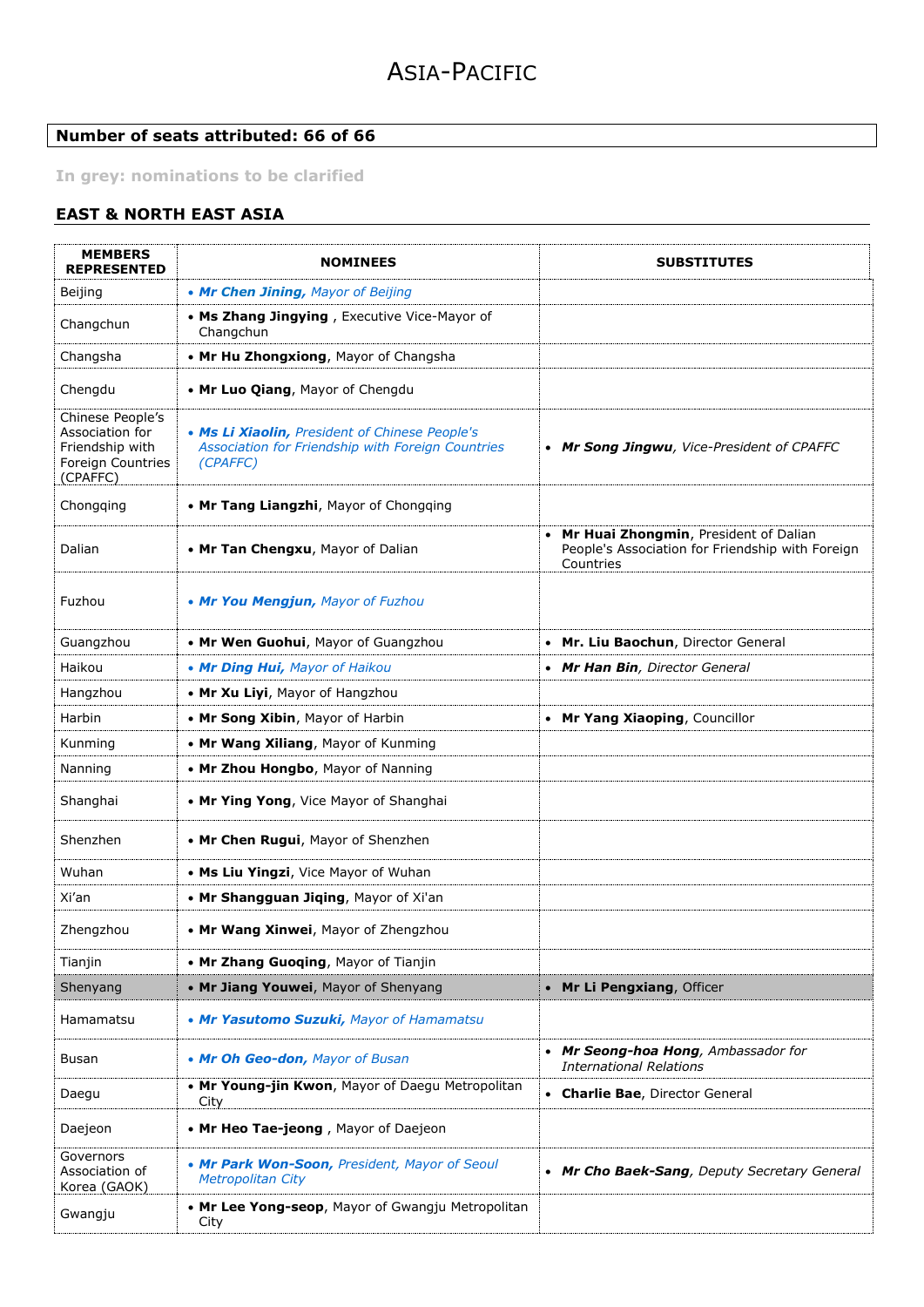| Gyeonggi   | • Mr Lee Jae-myung, Governor of Gyeonggi                |                                                                                  |
|------------|---------------------------------------------------------|----------------------------------------------------------------------------------|
| Incheon    | • Park Nam-choon, Mayor of Incheon Metropolitan<br>City |                                                                                  |
| Seoul      | • Mr Won-soon Park, Mayor of Seoul                      |                                                                                  |
| Ulsan      | • Mr Gi-Hyeon Kim, Mayor of Ulsan                       |                                                                                  |
| Kaohsiung  | • Ms Hsu Li-ming, Acting Mayor of Kaohsiung             | Mr Li-Ming Hsu, Deputy Mayor                                                     |
| New Taipei | . Mr Eric Liluan Chu, Mayor of New Taipei City          | Mr Yu-Ih Hou, Deputy Mayor                                                       |
| Taichung   | • Mr Chia-Lung Lin, Mayor of Taichung City              | Mr Kuang-Yau Chang, Deputy Mayor                                                 |
| Taipei     | • Mr Wen-Je Ko, Mayor of Taipei City                    | Ms Chingyu Yao, Executive Secretary for<br><b>International Advisory Council</b> |

#### **PACIFIC**

| <b>MEMBERS</b><br><b>REPRESENTED</b>                   | <b>NOMINEES</b>                                                                                | <b>SUBSTITUTES</b>                     |
|--------------------------------------------------------|------------------------------------------------------------------------------------------------|----------------------------------------|
| Kiribati Local<br>Government<br>Association<br>(KiLGA) | . Mr Ruoikabuti Tioon, Chairman of the Kiribati Local<br><b>Government Association (KiLGA)</b> | • Mr Rikiaua Takeke, Executive Officer |
| Local<br>Government New<br>Zealand (LGNZ)              | • Mr Dave Cull, President of Local Government New<br>Zealand (LGNZ), Mayor of Dunedin          | • Mr Brendan Duffy, Vice President     |

#### **SOUTH & SOUTHWEST ASIA**

| <b>MEMBERS</b><br><b>REPRESENTED</b>                                                   | <b>NOMINEES</b>                                                                                                                    | <b>SUBSTITUTES</b>                                                     |
|----------------------------------------------------------------------------------------|------------------------------------------------------------------------------------------------------------------------------------|------------------------------------------------------------------------|
| Barisal                                                                                | • Mr Md. Ahsan Habib Kamal, Mayor of Barisal                                                                                       |                                                                        |
| Bangladesh<br>Union Parishad<br>Forum (BUPF)                                           | . Mr Md. Mahbubur Rahman Tulu, President of<br>Bangladesh Union Parishad Forum (BUPF)                                              |                                                                        |
| Municipal<br>Association of<br>Bangladesh<br>(MAB)                                     | • Mr Mohammad Abdul Mozid, Finance Secretary<br><b>General of Municipal Association of Bangladesh</b><br>(MAB), Mayor of Kakonhat  |                                                                        |
| Association of<br><b>District</b><br>Development<br>Committee of<br>Nepal (ADDCN)      | • Ms Sita Kumari Sundas, Chairperson of Association<br>of District Development Committee of Nepal<br>(ADDCN)                       | • Mr Krishna Prasad Jaishi, Spokesperson of<br><b>ADDCN</b>            |
| National<br>Association of<br>Village<br>Development<br>Committees in<br>Nepal (NAVIN) | Mr Hom Narayan Shrestha, Chairperson of<br>$\bullet$<br>National Association of Village Development<br>Committees in Nepal (NAVIN) |                                                                        |
| Municipal<br>Association of<br>Nepal (MuAN)                                            | • Mr Dormani Paudel, Chairman of Municipal<br><b>Association of Nepal (MuAN)</b>                                                   |                                                                        |
| Kathmandu                                                                              | Mr Yadav Koirala, Executive Officer of<br>Kathmandu                                                                                | • Mr Nurnidhi Neupane, Director General                                |
| <b>Local Councils</b><br>Association of<br>the Punjab<br>(LCAP)                        | • Mr Imran Ali Khan Malik, Vice President of Local<br>Councils Association of the Punjab (LCAP)                                    | • Mr Asif Nawaz, Finance Secretary                                     |
| Local<br>Government<br>Association of<br>Pakistan (LCA<br>KPK)                         | • MrHimayat Ullah Mayar, President of Local<br>Government Association of Pakistan (LCA KPK)                                        |                                                                        |
| Galle                                                                                  | . Mr Priyantha Sahabandu Godage, Mayor of Galle                                                                                    | • Mr Kumara Dhammika Maha<br>Muhandiramge, Senior Municipal Councillor |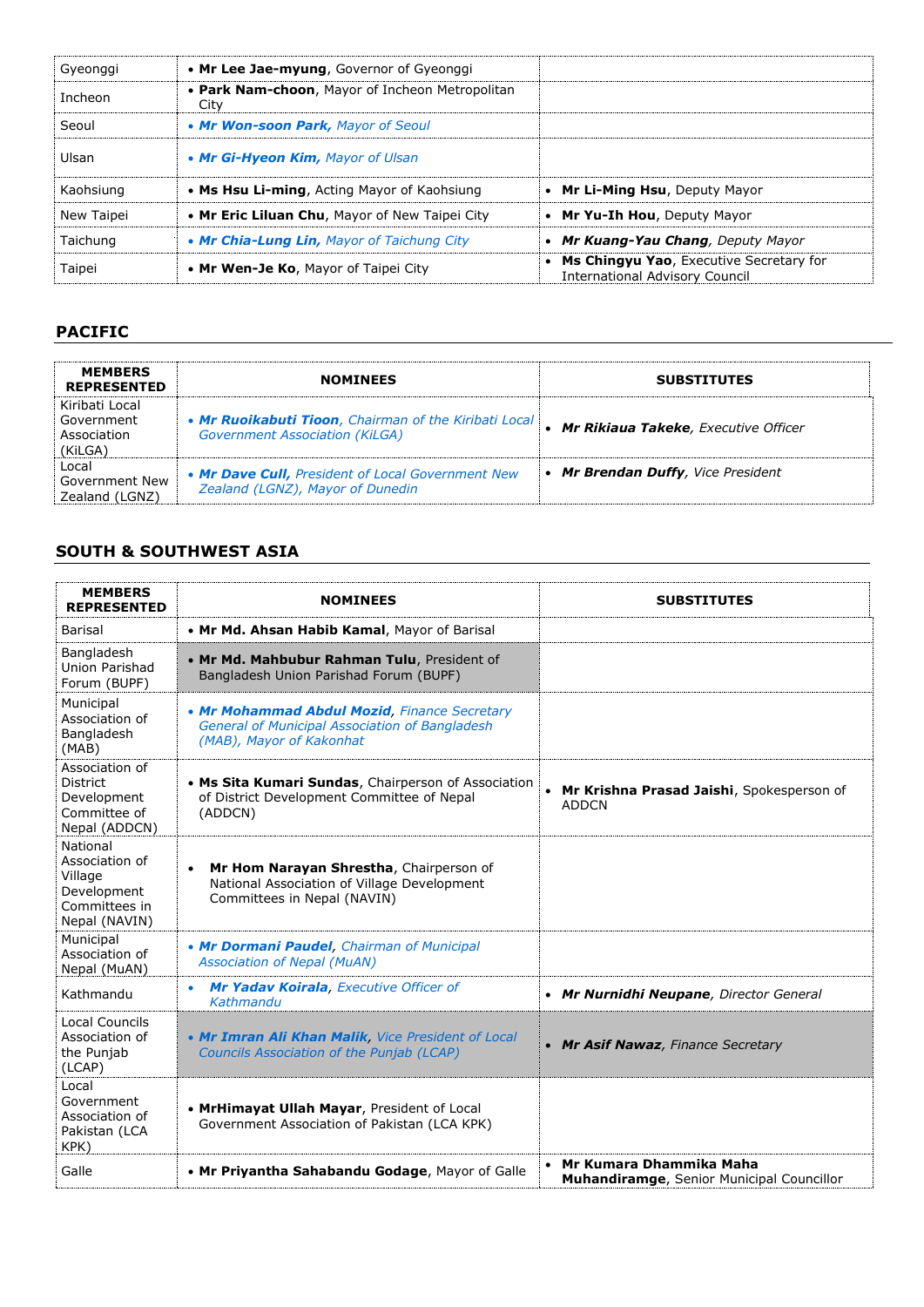| Sri Lankan Local<br>Government<br>Authorities<br>(FSLGA) | • Mr Seyed Ali Zaheer Moulana, President of<br>Federation of Sri Lankan Local Government<br>Authorities (FSLGA) |                                      |
|----------------------------------------------------------|-----------------------------------------------------------------------------------------------------------------|--------------------------------------|
| Local<br>. Government<br>Association<br>Maldives         | • Mr Mohamed Shafeeg Mahmood, CEO of Local<br><b>Government Association Maldives</b>                            | • Mr Shammoon Adam, Director General |

#### **SOUTHEAST ASIA**

| <b>MEMBERS</b><br><b>REPRESENTED</b>                                        | <b>NOMINEES</b>                                                                                         | <b>SUBSTITUTES</b>                                   |
|-----------------------------------------------------------------------------|---------------------------------------------------------------------------------------------------------|------------------------------------------------------|
| National League<br>of Communes /<br>Sangkats (NLC)                          | • Mr Say Kosal, President of National League of<br>Communes / Sangkats (NLC)                            | • Mr Pok Sokundara, Secretary General                |
| National<br>Association of<br>Council and<br>Provincial<br>Councils (NACPC) | • Mr Map Sarin, President of National Association of<br>Council and Provincial Councils (NACPC)         |                                                      |
| Jakarta                                                                     | • Mr Anies Rasyid Baswedan, Governor of Jakarta                                                         |                                                      |
| Association of<br>Indonesian<br>Regency<br>Governments<br>(APKASI)          | • Mr Emil Elestianto, Vice Chairman of Association of<br><b>Indonesian Regency Governments (APKASI)</b> | • Ms Cellica Nurrachadiana, Vice Treasurer           |
| Association of<br>Indonesian<br>Municipalities<br>(APEKSI)                  | • Ms Airin Rachmi Diany, Chairman of Association of<br>Indonesian Municipalities (APEKSI)               | • Ms Sri Indah Wibi Nastiti, Executive Director      |
| South Tangerang                                                             | • Ms Airin Rachmi Diany, Mayor of South Tangerang                                                       | Mr Benyamin Davnie, Vice Mayor<br>$\bullet$          |
| Banda Aceh                                                                  | • Mr H. Aminullah Usman SE, Ak MM, Mayor of<br>Banda Aceh                                               | • Mr Bahagia, City Manager                           |
| Salatiga                                                                    | • Mr H. Yulianto SE, MM, Mayor of Salatiga                                                              |                                                      |
| Surakarta                                                                   | • Mr F.X. Hadi Rudyatmo, Mayor of Surakarta                                                             |                                                      |
| Yogyakarta                                                                  | • Mr Haryadi Suyuti, Mayor of Yogyakarta                                                                | • Mr Imam Priyono, Vice Mayor                        |
| Pangkal Pinang<br>City                                                      | • Mr Muhammad Irwansyah, Mayor of Pangkal<br>Pinang City                                                |                                                      |
| East Kalimantan<br>Province                                                 | • Mr Awang Faroek Ishak, Governor of East<br>Kalimantan Province                                        |                                                      |
| Catbalogan                                                                  | • Ms Stephany Tan, Mayor of Catbalogan                                                                  | • Mr Ador Hurtado, City Administrator                |
| Makati                                                                      | • Ms Mar-len Abigail Sombillo Binay, Mayor of<br>Makati                                                 |                                                      |
| League of Cities<br>of the Philippines<br>(ICP)                             | . Mr Edgardo Pamintuan, National President of<br>League of Cities of the Philippines (LCP)              | • Ms Lani Cayetano, National Chairperson             |
| Bangkok                                                                     | . Pol. Gen. Aswin Kwanmuang, Governor of<br>Bangkok                                                     |                                                      |
| Association of<br>Cities of Vietnam<br>(ACVN)                               | . Ms Vo Thi Hong Anh, Chairman of Association of<br>Cities of Vietnam (ACVN)                            | • Ms Son Nguyen Thi Kim, Deputy General<br>Secretary |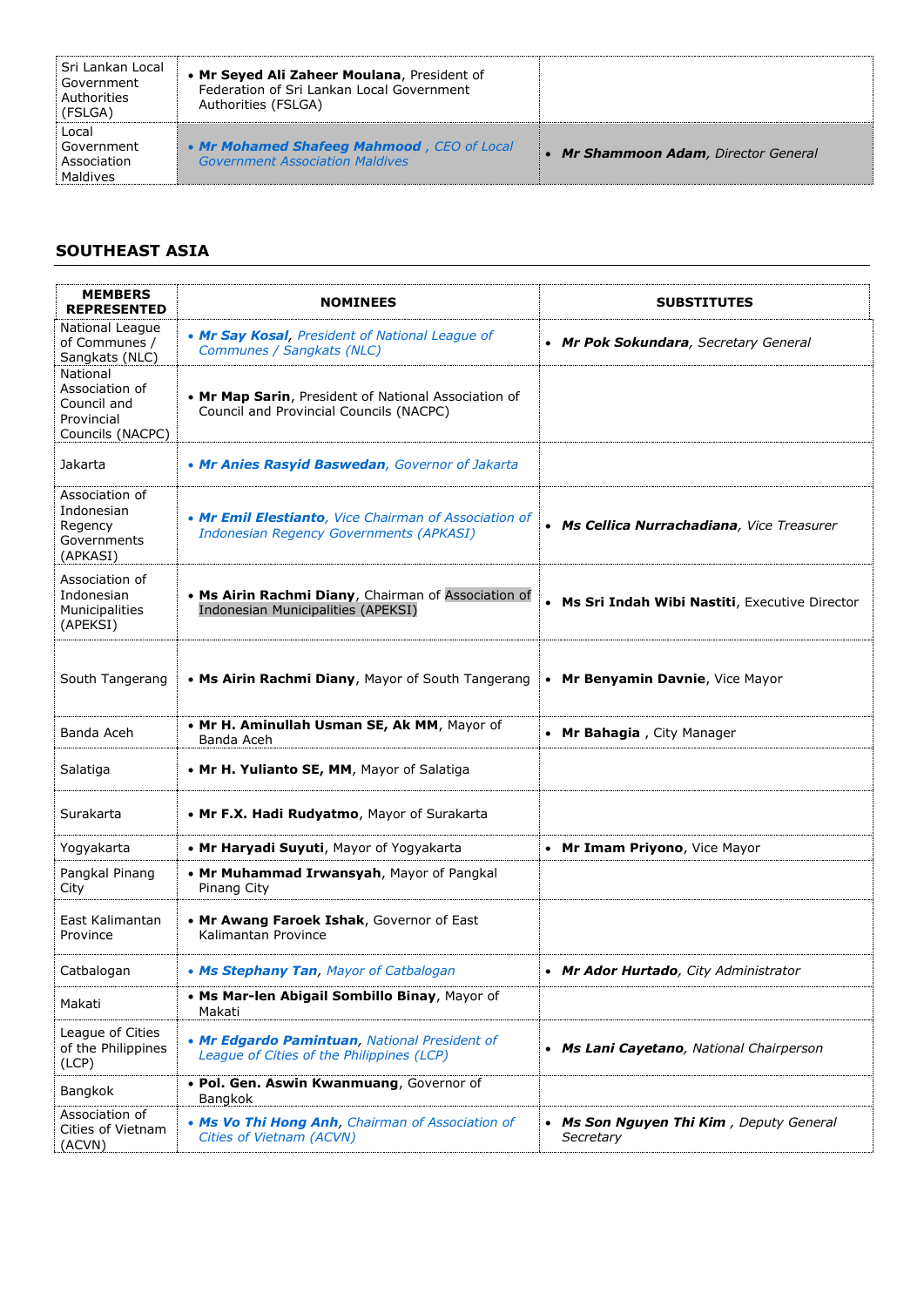#### **Number of seats attributed: 35 of 36**

| <b>COUNTRIES</b> | <b>NOMINEES</b>                                                                                                       | <b>SUBSTITUTES</b>                                                                                                                                                                                                                        |
|------------------|-----------------------------------------------------------------------------------------------------------------------|-------------------------------------------------------------------------------------------------------------------------------------------------------------------------------------------------------------------------------------------|
| ARMENIA (1)      | • Mr Hayk Marutyan, Mayor of Yerevan                                                                                  | • Ms Naira Nahapetyan, City Council Deputy,<br>Chairperson of the Permanent Commission for<br>Financial, Credit and Economic Affairs                                                                                                      |
| KAZAKHSTAN (1)   | • Mr Bakhyt Sultanov, Mayor of Astana                                                                                 | • Ms Malika Bekturova, Deputy Mayor of Astana                                                                                                                                                                                             |
| KYRGYZSTAN (1)   | • Mr Surakmatov Aziz, Mayor of Bishkek                                                                                | • Mr Ernis Zarlykov, Deputy Mayor of Bishkek                                                                                                                                                                                              |
|                  | • Mr Airat Khairullin, Mayor of Almetyevsk, Head of<br>Municipality "Almetyevsk Municipal District"                   | • Mr Fanil Khamidullin, Deputy of Almetyevsk<br><b>City Council</b>                                                                                                                                                                       |
|                  | • Mr Mikhail Mukhin, Mayor of Arzamas                                                                                 | • Mr Vladimir Ershov, First Deputy Mayor of<br>Arzamas                                                                                                                                                                                    |
|                  | • Ms Alena Gubanova, Mayor of Astrakhan                                                                               | • Mr Sergey Kudryavtsev, Deputy of Municipal<br>Duma of Municipal Authority "Town Astrakhan",<br>Chairman of Physical Culture, Sports, Tourism<br>and Youth Policy Committee of Municipal Duma<br>of Municipal Authority "Town Astrakhan" |
|                  | • Mr Kamil Nugayev, Mayor of Bolgar, Head of<br>Spasskiy Municipal District                                           | • Mr Sergey Tyunev, Deputy Head of Spasskiy<br><b>Municipal District</b>                                                                                                                                                                  |
|                  | • Mr Linar Zakirov, Mayor of Bugulma, Head of<br><b>Bugulma Municipal District</b>                                    | • Mr Razgat Khuzeev, Deputy Mayor of Bugulma                                                                                                                                                                                              |
|                  | • Mr Marat Zyabbarov, Mayor of Buinsk, Head of<br><b>Buinsk Municipal District</b>                                    | • Mr Sergey Penkin, Head of Buinsk District<br>Council                                                                                                                                                                                    |
|                  | • Mr Evgeniy Kadyshov, Mayor of Cheboksary, Vice-<br>President of Volga Region Municipalities Association             | • Mr Viktor Gorbunov, Chairman of the<br>Cheboksary City Assembly of Deputies                                                                                                                                                             |
| <b>RUSSIAN</b>   | • Mr Stanislav Mosharov, Chairman of Chelyabinsk<br>City Council, President of the "Russian Cities Union"             | • Ms Alexandra Ignatyeva, Head of Municipal<br>District "Tekstilshchiki", Director General of<br>"Russian Cities Union"                                                                                                                   |
| FEDERATION (31)  | • Mr Zaur Khizriev, Mayor of Grozny                                                                                   | • Mr Magomed-Ali Turaev, Deputy Mayor of<br>Grozny                                                                                                                                                                                        |
|                  | • Mr Ruslan Shagaleyev, Mayor of Innopolis                                                                            | • Mr Ildar Khuzyatov, Deputy Mayor of<br>Innopolis                                                                                                                                                                                        |
|                  | • Mr Dmitriy Berdnikov, Mayor of Irkutsk                                                                              | • Ms Irina Ezhova, Chairperson of Council of<br>Irkutsk                                                                                                                                                                                   |
|                  | • Mr Oleg Bekmemetyev, Mayor of Izhevsk                                                                               | • Mr Ildar Bikbulatov, First Deputy Head of<br>Izhevsk City Administration                                                                                                                                                                |
|                  | • Mr Ilsur Metshin, Mayor of Kazan                                                                                    | • Ms Evgeniya Lodvigova, Vice-Mayor of Kazan                                                                                                                                                                                              |
|                  | • Mr Sergey Kravchuk, Mayor of Khabarovsk                                                                             | • Mr Rustam Abdulin, Chairman of Far Eastern<br>Tatar Congress, Deputy of Khabarovsk city<br>Council                                                                                                                                      |
|                  | • Mr Sergey Eremin, Mayor of Krasnoyarsk                                                                              | • Mr Andrey Ignatenko, Deputy Mayor of<br>Krasnoyarsk                                                                                                                                                                                     |
|                  | • Ms Irina Kazantseva, Mayor of Kyzyl, Chairperson<br>of Representatives' Parliament (Khural)                         | • Mr Ayas Lopsan, Deputy Chairman of<br>Representatives' Parliament (Khural)                                                                                                                                                              |
|                  | • Mr Valeriy Chershintsev, Mayor of Mendeleyevsk,<br>Chairman of Council of Mendeleyevsk Municipal<br><b>District</b> | • Mr Albert Sattorov, Deputy Mayor of<br>Mendeleyevsk, Deputy Chairman of<br>Mendeleyevsk Municipal District Council                                                                                                                      |
|                  | • Mr Aleksei Shaposhnikov, Chairman of Moscow<br><b>City Council</b>                                                  | • Mr Andrey Metelskiy, Vice-Chairman of<br><b>Moscow City Council</b>                                                                                                                                                                     |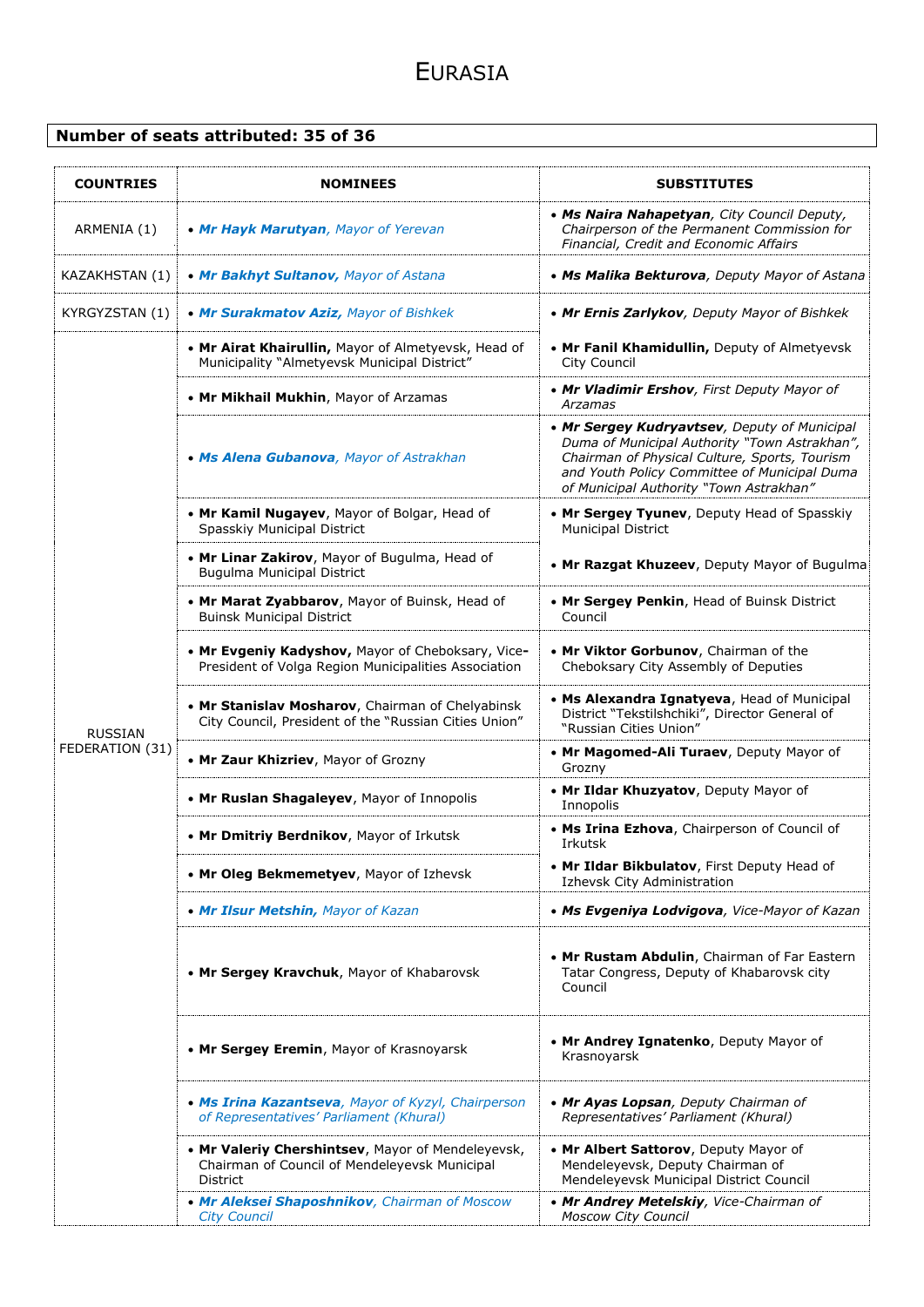|                                  | • Mr Nail Magdeev, Mayor of Naberezhnye Chelny                                                                                                                                                                                      | • Ms Flera Andreeva, Deputy Mayor of<br>Naberezhnye Chelny                                                             |
|----------------------------------|-------------------------------------------------------------------------------------------------------------------------------------------------------------------------------------------------------------------------------------|------------------------------------------------------------------------------------------------------------------------|
|                                  | • Mr Oleg Belak, Mayor of Naryan-Mar                                                                                                                                                                                                | . Ms Olga Starostina, Chairperson of Naryan-<br>Mar City Council                                                       |
|                                  | • Mr Aidar Metshin, Mayor of Nizhnekamsk, Head of<br>Nizhnekamsk Municipal District, Vice-President of<br>Tatarstan Republic Municipalities Association                                                                             | . Mr Robert Garipov, Head of the Board of<br>Nizhnekamsk Municipal District, Vice-Mayor of<br>Nizhnekamsk              |
|                                  | • Mr Anatoly Lokot, Mayor of Novosibirsk                                                                                                                                                                                            | . Mr Dmitrii Asantsev, Chairman of the Council<br>of Deputies of Novosibirsk                                           |
|                                  | . Mr Dmitry Samoilov, Mayor of Perm, Chairman of<br>City Council, Member of Russian Cities Union Board                                                                                                                              | . Mr Arkadiy Kats, First Deputy Chairman of<br>Perm City Council                                                       |
|                                  | • Ms Zinaida Neyarokhina, Mayor of Rostov-on-Don,<br>Chairman of Rostov-on-Don City Council, Vice-<br><b>President of UCLG-Eurasia</b>                                                                                              | • Mr Sergei Sheremetev, Deputy Chairman of<br>Rostov-on-Don City Council                                               |
| <b>RUSSIAN</b>                   | • Ms Elena Lapushkina, Mayor of Samara, Chairman<br>of Council                                                                                                                                                                      | • Mr Vladimir Reprintsev, Consular of Samara<br>City, Executive Director of Volga Region<br>Municipalities Association |
| <b>FEDERATION</b><br>(continued) | • Mr Sergei Panchin, Mayor of Ulyanovsk                                                                                                                                                                                             | . Mr Anatoliy Vasilev, First Deputy Mayor of<br>Ulyanovsk, Deputy of Ulyanovsk City Council                            |
|                                  | • Mr Makharbek Khadartsev, Mayor of Vladikavkaz                                                                                                                                                                                     | • Ms Valentina Shymlyanskaya, Member of<br><b>Public Chamber</b>                                                       |
|                                  | • Mr Andrey Kosolapov, Mayor of Volgograd                                                                                                                                                                                           | • Mr Vladlen Kolesnikov, First Deputy Mayor of<br>Volgograd                                                            |
|                                  | . Ms Sardana Avksentyeva, Mayor of Yakutsk, Sakha<br><b>Republic</b>                                                                                                                                                                | • Mr Georgy Mikhaylov, Vice-Mayor of Yakutsk                                                                           |
|                                  | . Mr Gennady Yemelyanov, Mayor of Yelabuga, Head<br>of Yelabuga Municipal District                                                                                                                                                  | • Ms Irina Kornilova, Deputy Mayor of Yelabuga                                                                         |
|                                  | . Mr Viktor Kidiaev, President of "Unified All-Russian<br>Union of Municipalities (Congress)", Chairman of the<br>Russian Federation Federal Assembly State Council<br>Committee on Federal Structure and Local Self-<br>Government | . Mr Aleksandr Kuznetsov, Chairman of<br>Association "Tambov Region Municipalities<br>Council"                         |
| TAJIKISTAN (1)                   | • Mr Rustami Emomali, Mayor of Dushanbe,<br>President of Cities Development Association of<br>Tajikistan "Vatanam"                                                                                                                  | • Mr Shukhrat Mahudzoda, Deputy Mayor of<br>Dushanbe                                                                   |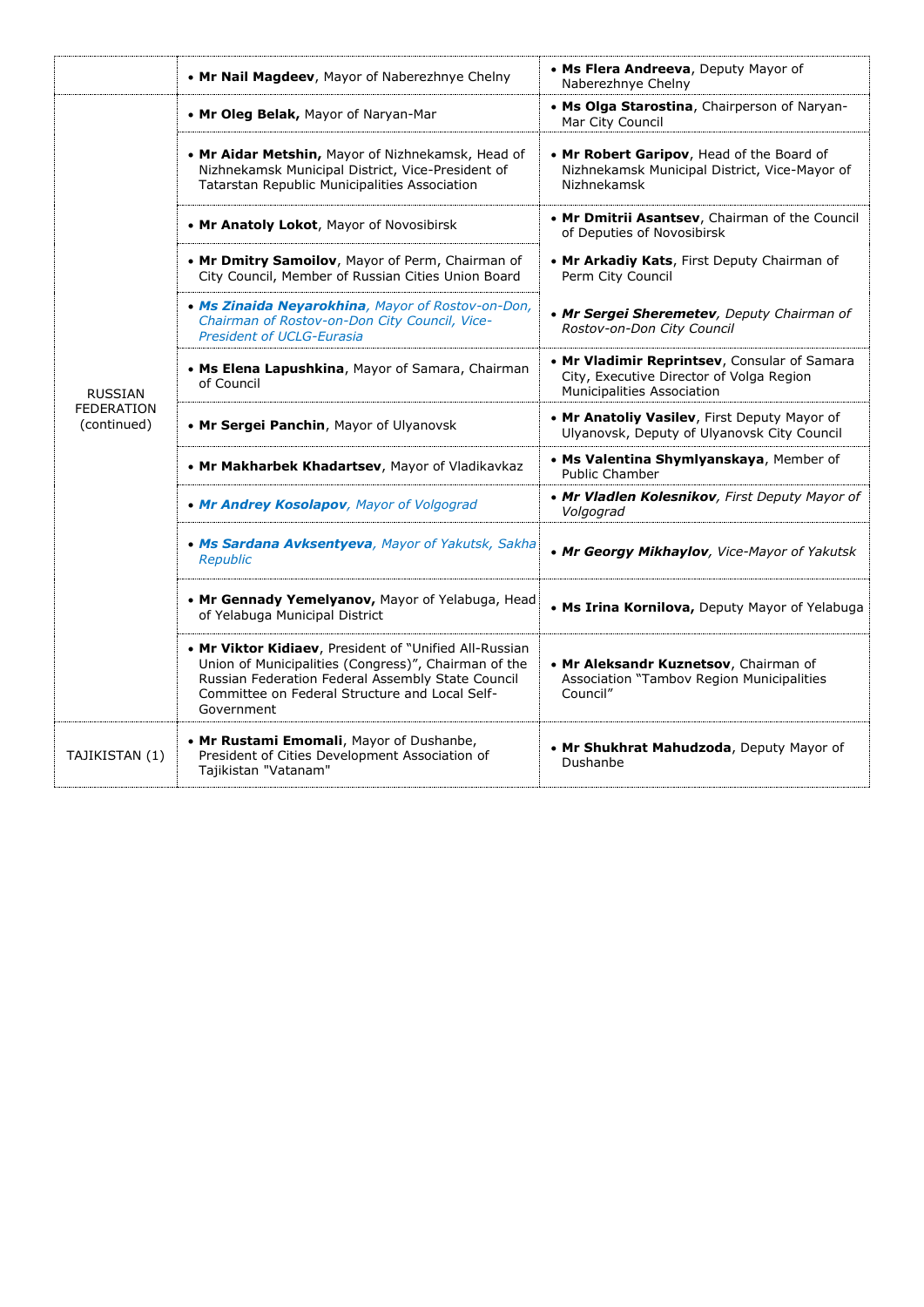#### **Number of seats attributed: 67 of 73**

| <b>COUNTRIES</b>   | <b>NOMINEES</b>                                                                                                                                                            | <b>SUBSTITUTES</b>                                                                                                                 |
|--------------------|----------------------------------------------------------------------------------------------------------------------------------------------------------------------------|------------------------------------------------------------------------------------------------------------------------------------|
| ALBANIA (1)        | To be confirmed                                                                                                                                                            |                                                                                                                                    |
| AUSTRIA (2)        | Mr Michael Ludwig, President of the<br>Austrian Association of Cities and Town,<br>Mayor of Vienna                                                                         | Mr Siegfried Lindenmayr, Member of Vienna<br>City Parliament                                                                       |
|                    | Mr Alfred Riedl, President of the Austrian<br>Association of Municipalities, Mayor of<br>Grafenwörth                                                                       | Ms Susanne Bluma, Councillor of Vienna                                                                                             |
|                    | Mr Luc Martens, Councillor in Roeselare,<br>$\bullet$<br>Member of the Association of the Flemish<br><b>Cities and Municipalities</b>                                      |                                                                                                                                    |
| BELGIUM (3)        | Mr Marc Cools, First Deputy Mayor of Uccle,<br>President of the Association of the City and<br>the Municipalities of the Brussels-Capital<br>Region                        |                                                                                                                                    |
|                    | Ms Christie Morreale, Member of the Union<br>of Walloon Cities and Municipalities<br>Administrative Council, Councillor of Esneux                                          |                                                                                                                                    |
| BULGARIA (1)       | Mr Yordan Yordanov, Mayor of Dobrich<br>$\bullet$                                                                                                                          | • Mr Plamen Chernev, Mayor of Suhindol                                                                                             |
| CROATIA (1)        | Mr Matija Posavec, Medimurje County<br>Prefect                                                                                                                             | Mr Djurdjica Ištef Benšić, Deputy Prefect of<br>the Bjelovar-Bilogora County                                                       |
| CYPRUS (1)         | To be confirmed                                                                                                                                                            |                                                                                                                                    |
| CZECH REPUBLIC (1) | Mr Petr Kulhanek, Vice-President of Union of<br>$\bullet$<br>Towns and Municipalities of the Czech<br>Republic for European Affairs, Mayor of<br>Karlovy Vary              | Mr Robert Zeman, Chairman of the<br>Committee for Foreign Cooperation of SMOCR,<br>Vice-Mayor of Prachatice                        |
| ESTONIA (1)        | Mr Mihkel Juhkami, Vice-Chair of the Board<br>$\bullet$<br>of the Association of Estonian Cities; Mayor of<br>Rakvere                                                      | Ms Pipi-Liis Siemann, Vice-Chair of the Board<br>$\bullet$<br>of the Association of Estonian Cities; Mayor of<br>Türi Municipality |
| FINLAND (1)        | Ms Sari Rautio Chairperson of the City<br>$\bullet$<br>Council of Hämeenlinna, First Vice President of<br>Association of Finnish Local and Regional<br>Authorities (AFLRA) | Mr Risto Rautava, Member of Helsinki City<br>$\bullet$<br>Council, Member of the Board of AFLRA                                    |
|                    | Ms Martine Aubry, Mayor of Lille,<br>Vice-President of Greater Lille                                                                                                       |                                                                                                                                    |
|                    | Ms Jocelyne Bougeard, Deputy Mayor of<br>$\bullet$<br>Rennes                                                                                                               |                                                                                                                                    |
| FRANCE (13)        | Mr Patrick Braouezec, President of<br>Plaine-Commune metropolitan area                                                                                                     |                                                                                                                                    |
|                    | To be confirmed                                                                                                                                                            |                                                                                                                                    |
|                    | Ms Marie Guite Dufay, President of<br>Bourgogne Franche Comté Regional Council                                                                                             |                                                                                                                                    |
|                    | M. Christian Estrosi, Mayor of Nice, Vice<br>$\bullet$<br>President of Provence Alpes Côte d'Azur<br>Regional Council, President of Greater Nice<br>Côte d'Azur            |                                                                                                                                    |
|                    | Mr Jean-Claude Gaudin, Senator-Mayor of<br>Marseille                                                                                                                       |                                                                                                                                    |
|                    | Mr Laurent Hénart, Mayor of Nancy                                                                                                                                          |                                                                                                                                    |
|                    | Ms Anne Hidalgo, Mayor of Paris                                                                                                                                            |                                                                                                                                    |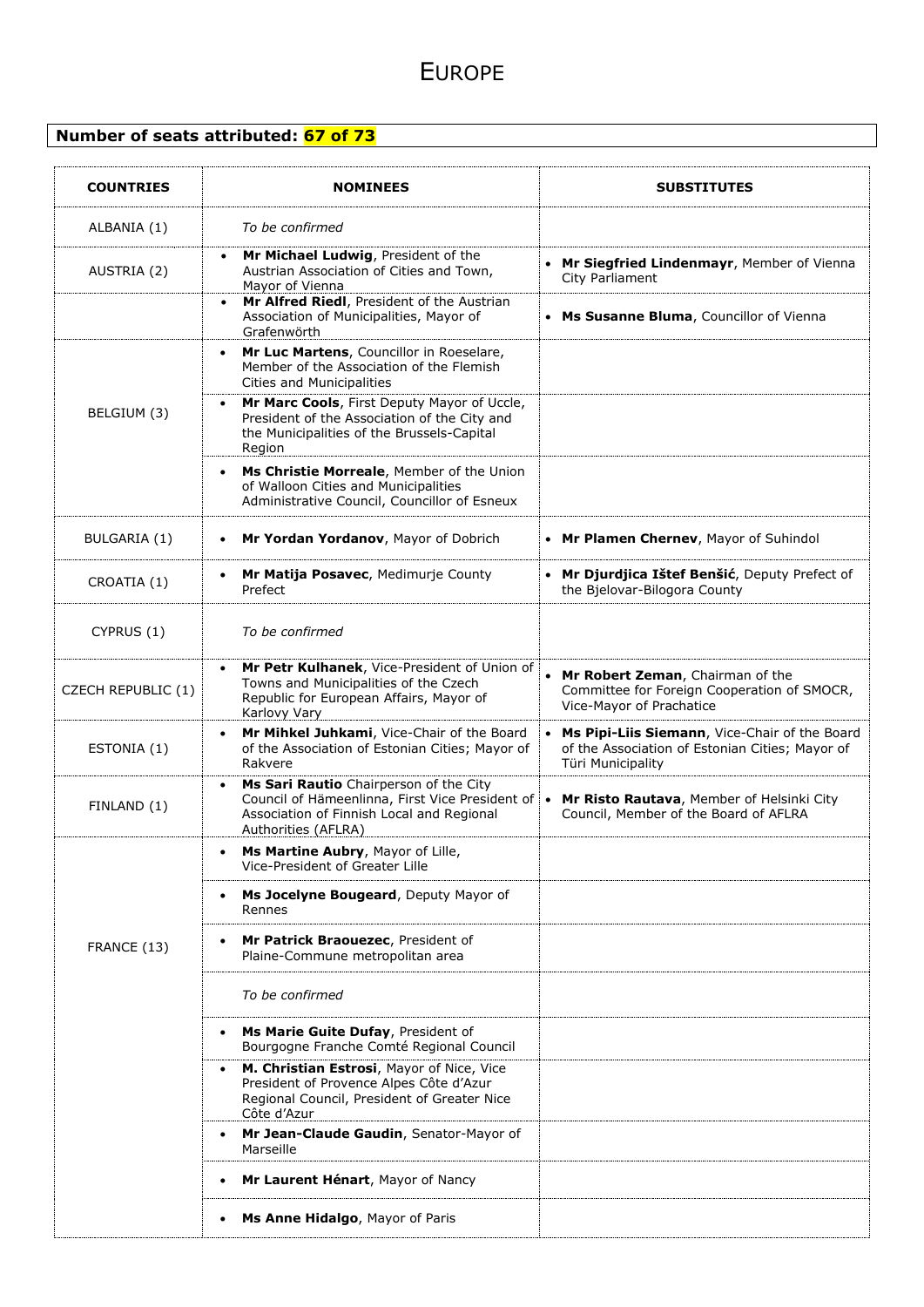|             | Mr Alain Juppé, Mayor of Bordeaux,<br>President of Greater Bordeaux, President of<br>the French Association of the Council of<br>European Municipalities and Regions |                                                                                                                |
|-------------|----------------------------------------------------------------------------------------------------------------------------------------------------------------------|----------------------------------------------------------------------------------------------------------------|
|             | (AFCCRE)<br>Mr Roland Ries, Mayor of Strasbourg,<br>$\bullet$<br>President of Cités Unies France                                                                     |                                                                                                                |
|             | Ms Forough Salami-Dadkhah,<br>$\bullet$<br>Vice-President of Bretagne Regional Council                                                                               |                                                                                                                |
|             | Mr André Viola, President of Aude County<br>Council                                                                                                                  |                                                                                                                |
|             |                                                                                                                                                                      | Mr Alain Desmarest, Vice-President of Val de<br><b>Marne County Council</b>                                    |
|             |                                                                                                                                                                      | Mr Christian Dupuy, Mayor of Suresnes,<br>Vice-President of Hauts de Seine County Council                      |
|             |                                                                                                                                                                      | Mr Charles Fournier, Vice-President of<br>Centre-Val de Loire Regional Council                                 |
|             |                                                                                                                                                                      | • Ms Anne-Catherine Goetz, Deputy Mayor of<br>Mulhouse                                                         |
|             |                                                                                                                                                                      | • Mr Patrick Jarry, Mayor of Nanterre                                                                          |
|             |                                                                                                                                                                      | • Mr Patrick Laurent, Mayor of Sceaux, Vice-<br>President of the Agglomeration Community of<br>Hauts de Bièvre |
|             |                                                                                                                                                                      | • Mr Georges Morin, Member of Gières<br>Municipal Council                                                      |
|             |                                                                                                                                                                      | • Mr Rudy Salles, Deputy Mayor of Nice,<br>member of the French Parliament from Alpes-<br>Maritime             |
|             |                                                                                                                                                                      | • Ms. Joanna Rolland, Mayor of Nantes,<br>President of the Urban Community of Nantes<br>Métropole              |
|             |                                                                                                                                                                      | • Mr Mickaël Vallet, Mayor of Marennes                                                                         |
|             |                                                                                                                                                                      | • Ms Martine Vassal, President of Bouches du<br>Rhônes Department Council                                      |
|             |                                                                                                                                                                      | • Mr Laurent Wauquiez, President of Auvergne<br>Rhône-Alpes Regional Council                                   |
|             |                                                                                                                                                                      | • Ms Sladana Zivkovic, Deputy Mayor of Dijon                                                                   |
|             | Mr Manfred Müller, President of Paderborn<br>Council / Deutschlandtag                                                                                                |                                                                                                                |
| GERMANY (4) | Ms Christiane Overmans, Member of the<br>Council of the City of Bonn                                                                                                 | • Mr Hauke Jagau, President of the Region of<br>Hannover                                                       |
|             | Mr Roland Schäfer, Mayor of Bergkamen,<br>President of German Association of Towns and<br>Municipalities (DStGB)                                                     |                                                                                                                |
|             | Mr Peter Kurz, Mayor of the City of<br>$\bullet$<br>Mannheim (DST)                                                                                                   | • Mr Markus Lewe, Mayor of Münster                                                                             |
| GREECE (2)  | Mr George Patoulis, Mayor of Amaroussion,<br>President of the Central Union of Municipalities<br>of Greece (KEDE)                                                    | Mr Dimitrios Kafantaris, First Vice-President<br>of KEDE, Mayor of Pylos-Nestoros                              |
|             | Mr Apostolos Kimissis, Mayor of Amfilochia                                                                                                                           | Mr George Ioakeimidis, Member of the<br>Administrative Board of KEDE, Mayor of<br>Nikea-Renti                  |
| ICELAND (1) | Mr Halldor Halldorssoon, President of the<br>Icelandic Association of Local Authorities,<br>Councillor of Reykjavik                                                  |                                                                                                                |
| ISRAEL (1)  | Mr Eli Levy, Mayor of Lehavim                                                                                                                                        | • Ms Miriam Feirberg, Mayor of Netanya                                                                         |
|             | Mr Stefano Bonnacini, President of Emilia<br>Romagna Region                                                                                                          | • Mr Luciano D'Alfonso, President of Abruzzo<br>Region                                                         |
| ITALY $(3)$ | Mr Antonino D'Asero, Councillor of Sicilia<br>Region                                                                                                                 |                                                                                                                |
|             | Mr Marco Stella, Vice-President of the<br>$\bullet$<br>Council of Toscana Region                                                                                     | • Ms Barbara Paron, Mayor of Vigarano<br>Mainarda                                                              |
| LATVIA (1)  | Mr Gints Kaminskis, Chairman of the<br>$\bullet$<br>Latvian Association of Local and Regional<br>Governments (LALRG), Member of Auce<br>Municipal Council            | Mr Andris Rāviņš, Deputy Chairman of LALRG,<br>Mayor of Jelgava                                                |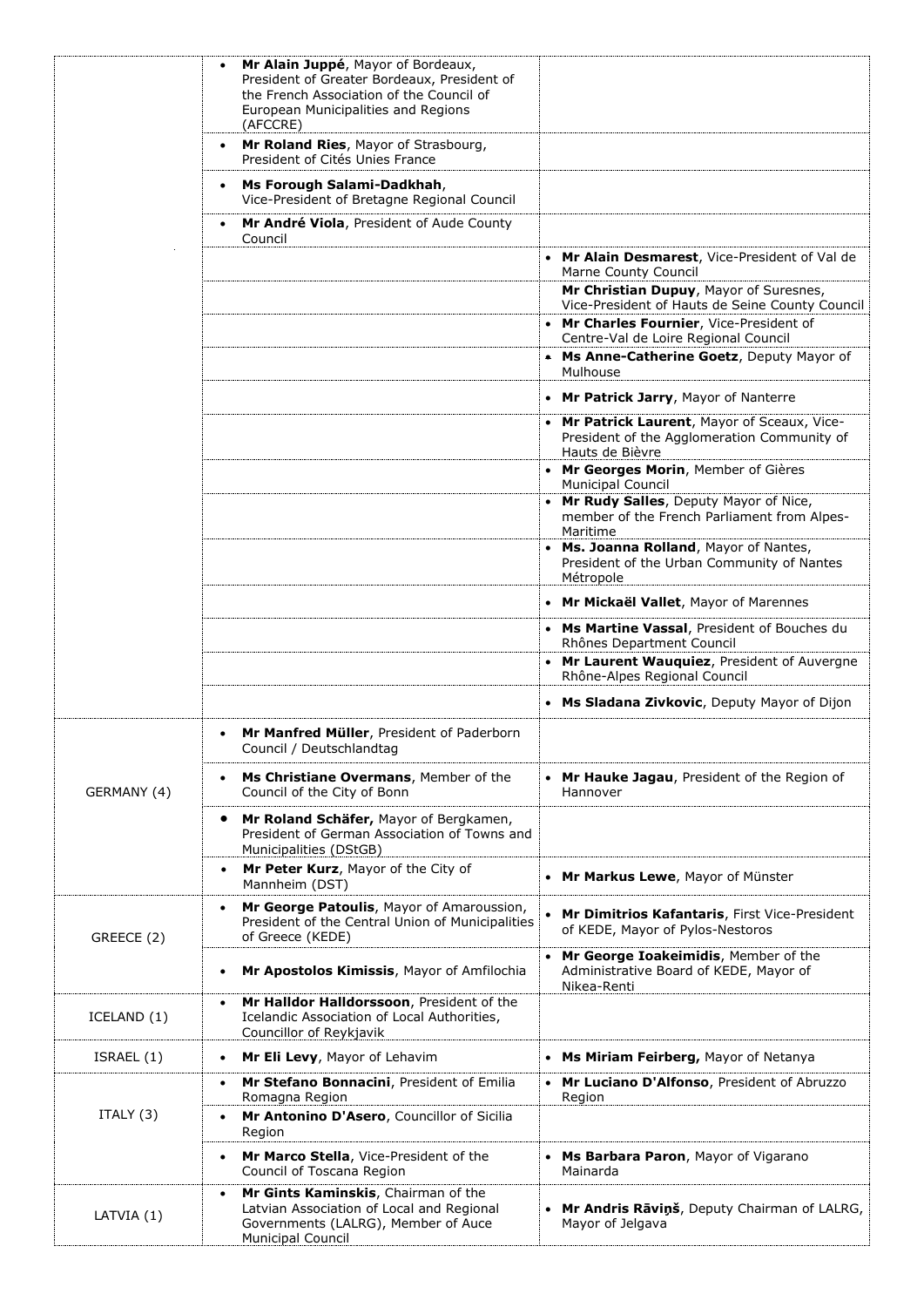| LITHUANIA (1)                  | Mr Vytautas Grubliauskas, Member of<br>$\bullet$<br>Association of Local Authorities in Lithuania<br>(ALAL) board, Mayor of Klaipeda                            | • Ms Nijolė Dirginčienė, Member of Association<br>of Local Authorities in Lithuania (ALAL) Board;<br>Mayor of Birstonas Municipality |
|--------------------------------|-----------------------------------------------------------------------------------------------------------------------------------------------------------------|--------------------------------------------------------------------------------------------------------------------------------------|
| MOLDOVA (1)                    | Mr Alexei Busuioc, Mayor of Capaclia<br>$\bullet$                                                                                                               |                                                                                                                                      |
| NETHERLANDS (2)                | To be confirmed                                                                                                                                                 |                                                                                                                                      |
|                                | Mr Jan Van Zanen, Mayor of Utrecht<br>$\bullet$                                                                                                                 | • Ms Luzette Kroon, Mayor of Waterland                                                                                               |
| NORWAY (1)                     | Ms Gunn Marit Helgesen, President of the<br>$\bullet$<br>Norwegian Association of Local and Regional<br>Authorities (KS), Councillor of Telemark                | • Ms Mette Gundersen, Deputy-President of KS,<br>Member of Kristiansand Municipal Council                                            |
| PORTUGAL (3)                   | Mr José Calixto, Mayor of Requengos de<br>$\bullet$<br>Monsaraz                                                                                                 | • Ms Idalina Trindade, Mayor of Nisa                                                                                                 |
|                                | Mr Raul Castro, Mayor of Leiria                                                                                                                                 |                                                                                                                                      |
|                                | To be confirmed                                                                                                                                                 |                                                                                                                                      |
| PORTUGAL: DIRECT<br>MEMBER (1) | Mr Fernando Medina, Mayor of Lisboa<br>$\bullet$                                                                                                                | • Mr Carlos Castro, Deputy Mayor for<br>international relations, Lisboa                                                              |
| ROMANIA (2)                    | Mr Emil Drăghici, President of the<br>$\bullet$<br>Association of Communes of Romania, Mayor<br>of Vulcana-Băi commune, Dâmbovița County                        | Ms Valeria Dascălu, Mayor of Săbăoani<br>commune, Neamt County                                                                       |
|                                | Mr Robert Sorin Negoită, Mayor of<br>Sector 3, Bucharest, President of Romanian<br>Municipalities Association (AMR)                                             | • Mr Ilie Gavril Bolojan, Executive President of<br>the Romanian Municipalities Association, Mayor<br>of Oradea Municipality         |
| SLOVAKIA (1)                   | Mr František Bartko, Mayor of City of Veľký<br>$\bullet$<br>Šariš                                                                                               | • Mr Maroš Sagan, Mayor of the Municipality of<br>Cífer                                                                              |
| SLOVENIA (1)                   | To be confirmed                                                                                                                                                 |                                                                                                                                      |
| SPAIN (7)                      | Mr Abel Caballero Álvarez, Mayor of Vigo,<br>$\bullet$<br>President of the Spanish Federation of<br>Municipalities and Provinces (FEMP)                         | • Mr Carlos Martínez Mínguez, Mayor of Soria                                                                                         |
|                                | Mr. Gabriel Cruz Santana, Mayor of Huelva<br>$\bullet$                                                                                                          | Ms Pilar Zamora Bastante, Mayor of Ciudad<br>Real                                                                                    |
|                                | Ms Cristina Moreno Moreno, Mayor of<br>Aranjuez                                                                                                                 | • Mr Oscar Puente Santiago, Mayor of<br>Valladolid                                                                                   |
|                                | Mr Josep Mayoral i Antigas, Mayor of<br>Granollers                                                                                                              | Mr Augusto Hidalgo Macario, Mayor of Las<br>Palmas de Gran Canaria                                                                   |
|                                | Mr Francisco Vázquez Requero, President<br>$\bullet$<br>of Segovia Provincial Council                                                                           | • Mr Javier Moliner Gargallo, President of the<br>Castellon Provincial Council                                                       |
|                                | Ms Manuela Carmena Castrillo, Mayor of<br>$\bullet$<br>Madrid                                                                                                   |                                                                                                                                      |
|                                | Ms Conceptión Gamarra Ruiz-Clavijo,<br>Mayor of Logroño                                                                                                         | • Mr Pedro Luis Sanz Carlavilla, Mayor of Meco                                                                                       |
|                                | Mr. Juan Mari Aburto, Mayor of Bilbao<br>$\bullet$                                                                                                              | • Mr. Xabier Ochandino, Councillor of Economic<br>development, Employment and Trade<br>department, Bilbao                            |
| SPAIN: DIRECT<br>MEMBERS (3)   | Mr Alfredo Vega López, Mayor of Terrassa                                                                                                                        | • Mr Amadeu Aguado Moreno, Councillor,<br>Terrassa                                                                                   |
|                                | Mr Marc Castells i Berzosa, President of<br>Barcelona Provincial Council                                                                                        | Ms Meritxell Budó i Pla, Second Vice-<br>President in charge of International<br>RelationsBarcelona Provincial Council               |
| SWEDEN (2)                     | Mr Anders Knape, Vice-President of Swedish<br>$\bullet$<br>Association of Local Authorities and Regions<br>(SALAR), Chairman of the City Council of<br>Karlstad | Ms Carola Gunnarsson, Vice-President of<br>Association of Local Authorities and Regions<br>(SALAR), Mayor of Sala                    |
|                                | Ms Lena Micko, President of Swedish<br>Association of Local Authorities and Regions<br>(SALAR), Member of the City Council of<br>Linköping                      | Mr Ilmar Reepalu, Chair of the International<br>Committee of Swedish Association of Local<br>Authorities and Regions (SALAR)         |
| SWITZERLAND (1)                | To be confirmed                                                                                                                                                 |                                                                                                                                      |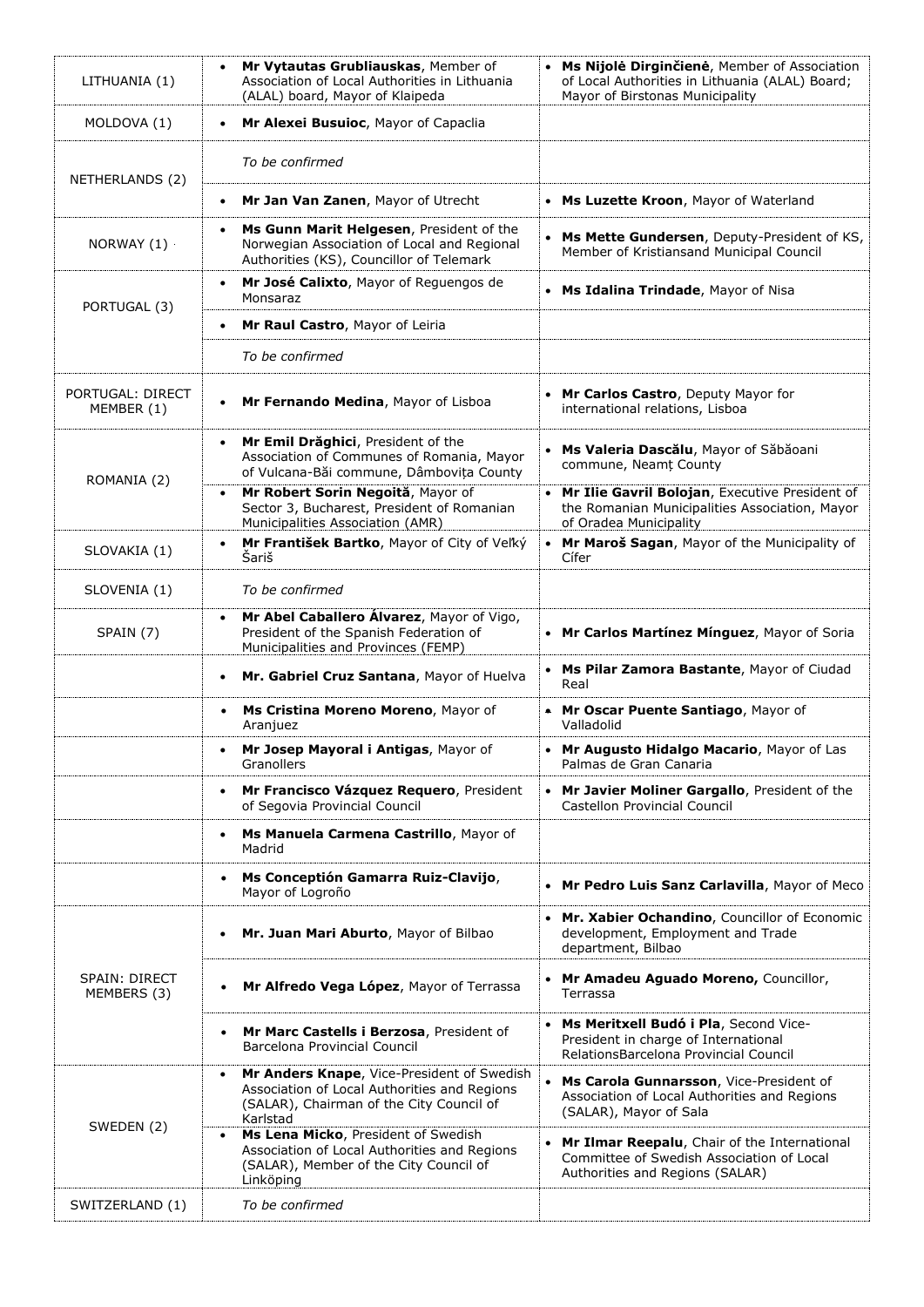|                       | • Lord Gary Porter of Spalding, Chairman of<br>Local Government Association (LGA)                                          |  |
|-----------------------|----------------------------------------------------------------------------------------------------------------------------|--|
| UNITED KINGDOM<br>(4) | Ms Alison Evison, President of the<br>Convention of Scottish Local Authorities<br>(COSLA), Member of Aberdeenshire Council |  |
|                       | To be confirmed                                                                                                            |  |
|                       | To be confirmed                                                                                                            |  |

## EXECUTIVE BUREAU

| <b>COUNTRIES</b> | <b>NOMINEES</b>                                                                                                                                                          | <b>SUBSTITUTES</b>                                                                                                                                         |
|------------------|--------------------------------------------------------------------------------------------------------------------------------------------------------------------------|------------------------------------------------------------------------------------------------------------------------------------------------------------|
| AUSTRIA (1)      | Mr Michael Häupl, President of the Austrian<br>$\bullet$<br>Association of Cities and Town, Mayor of Vienna                                                              | Mr Siegfried Lindenmayr, Member of<br>$\bullet$<br>Vienna City Parliament                                                                                  |
|                  | Mr Luc Martens, Councillor in Roeselare, Member<br>$\bullet$<br>of the Association of the Flemish Cities and<br><b>Municipalities</b>                                    |                                                                                                                                                            |
| BELGIUM (2)      | Ms Christie Morreale, Member of the Union of<br>Walloon Cities and Municipalities Administrative<br>Council, Councillor of Esneux                                        | Mr Marc Cools, Deputy Mayor of Uccle;<br>$\bullet$<br>President of the Association of the City and<br>the Municipalities of the Brussels-Capital<br>Region |
| ESTONIA (1)      | Mr Mihkel Juhkami, Vice-Chair of the Board of the<br>$\bullet$<br>Association of Estonian Cities, Mayor of Rakvere                                                       | Ms Pipi-Liis Siemann, Vice-Chair of the<br>Board of the Association of Estonian Cities;<br>Mayor of Türi Municipality                                      |
| FINLAND (1)      | Ms Sari Rautio, Chairperson of the City Council of<br>$\bullet$<br>Hämeenlinna, First Vice President of Association of<br>Finnish Local and Regional Authorities (AFLRA) | Mr Risto Rautava, Member of Helsinki City<br>$\bullet$<br>Council, Member of the Board of AFLRA                                                            |
|                  | Ms Martine Aubry, Mayor of Lille, Vice-President of<br>$\bullet$<br>Greater Lille                                                                                        |                                                                                                                                                            |
|                  | To be confirmed                                                                                                                                                          |                                                                                                                                                            |
|                  | Mr Jean-Claude Gaudin, Senator-Mayor of<br>Marseille                                                                                                                     |                                                                                                                                                            |
|                  | Ms Anne Hidalgo, Mayor of Paris                                                                                                                                          |                                                                                                                                                            |
|                  | Mr Alain Juppé, Mayor of Bordeaux                                                                                                                                        |                                                                                                                                                            |
|                  | Mr Roland Ries, Mayor of Strasbourg, President of<br>Cités Unies France                                                                                                  |                                                                                                                                                            |
| FRANCE (6)       |                                                                                                                                                                          | Ms Jocelyne Bougeard, Deputy Mayor of<br>$\bullet$<br>Rennes                                                                                               |
|                  |                                                                                                                                                                          | Mr Patrick Braouezec, President of<br>$\bullet$<br>Plaine-Commune metropolitan area                                                                        |
|                  |                                                                                                                                                                          | Ms Anne-Catherine Goetz, Deputy Mayor of<br>Mulhouse                                                                                                       |
|                  |                                                                                                                                                                          | Ms Forough Salami-Dadkhah, Vice-<br>$\bullet$<br>President of Bretagne Regional Council                                                                    |
|                  |                                                                                                                                                                          | Ms Sladana Zivkocic, Deputy Mayor of Dijon                                                                                                                 |
|                  |                                                                                                                                                                          | Mr André Viola, President of Aude County<br>$\bullet$<br>Council                                                                                           |
| GERMANY (2)      | Mr Roland Schäfer, Mayor of Bergkamen,<br>President of German Association of Towns and<br>Municipalities (DStGB)                                                         | Mr Manfred Müller, President of Paderborn<br>$\bullet$<br>Council / Deutschlandtag                                                                         |
|                  | Mr Peter Kurz, Mayor of the City of Mannheim<br>(DST)                                                                                                                    | Mr Markus Lewe, Mayor of Münster<br>$\bullet$                                                                                                              |
| GREECE (1)       | Mr George Patoulis, Mayor of Amaroussion,<br>$\bullet$<br>President of the Central Union of Municipalities of<br>Greece (KEDE)                                           | Mr Dimitrios Kafantaris, First Vice-<br>$\bullet$<br>President of KEDE, Mayor of Pylos-Nestoros                                                            |
| ITALY $(1)$      | Mr Stefano Bonnacini, President of Emilia<br>$\bullet$<br>Romagna Region                                                                                                 |                                                                                                                                                            |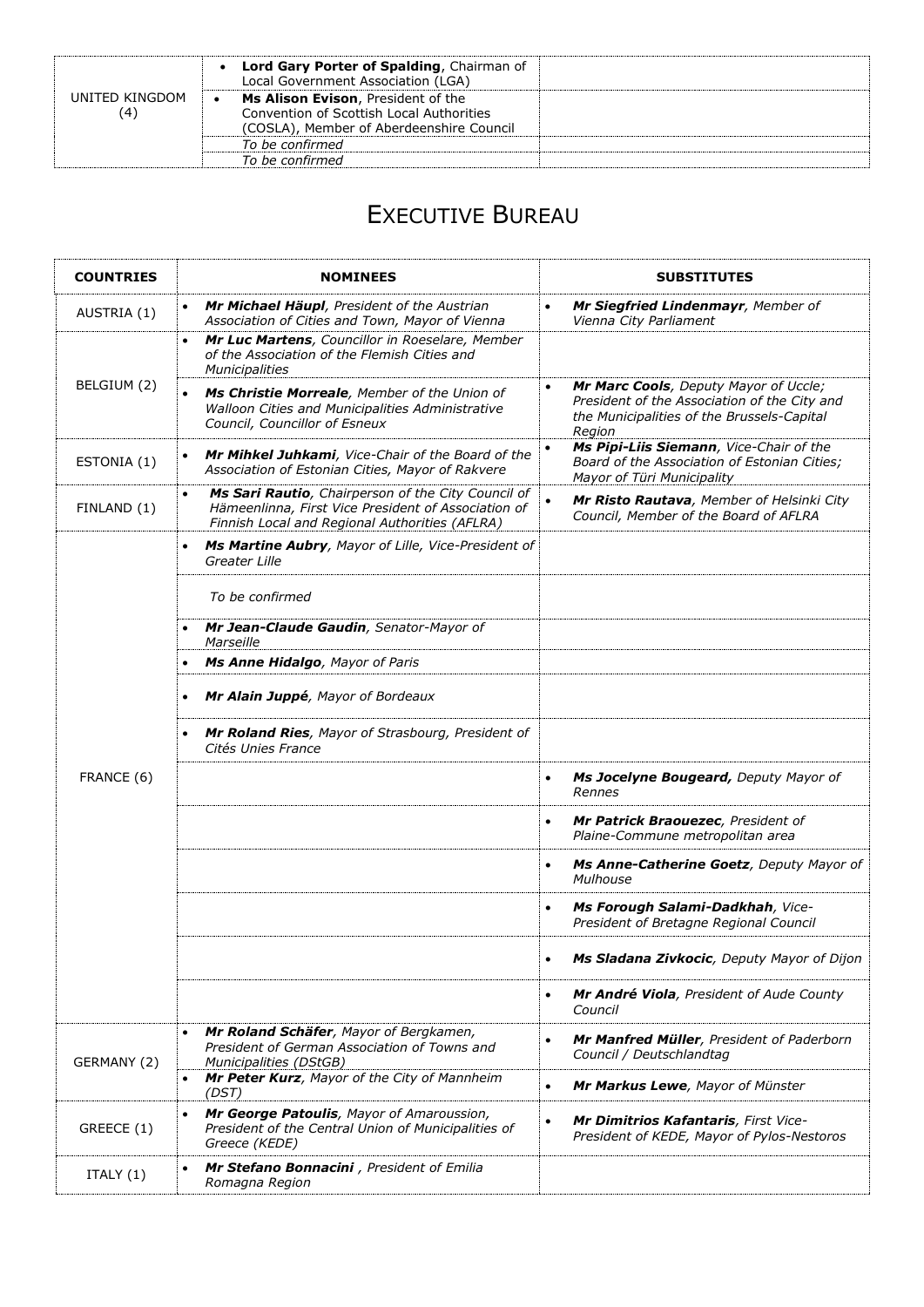| LATVIA(1)                                | <b>Mr Gints Kaminskis</b> , Chairman of the Latvian<br>$\bullet$<br>Association of Local and Regional Governments<br>(LALRG), Member of Auce Municipal Council | [LITHUANIA]<br>Mr Vytautas Grubliauskas, Member of ALAL<br>board, Mayor of Klaipeda                                                                             |
|------------------------------------------|----------------------------------------------------------------------------------------------------------------------------------------------------------------|-----------------------------------------------------------------------------------------------------------------------------------------------------------------|
| <b>NETHERLANDS</b><br>(1)                | Mr Jan Van Zanen, Mayor of Utrecht                                                                                                                             | Ms Luzette Kroon, Mayor of Waterland<br>٠                                                                                                                       |
| NORWAY (1)                               | Mr Gunn Marit Helgesen, President of the<br>Norwegian Association of Local and Regional<br>Authorities (KS), Councillor of Telemark                            | Ms Mette Gundersen, Deputy-President of<br>KS, Member of Kristiansand Municipal Council                                                                         |
| PORTUGAL:<br><b>DIRECT MEMBER</b><br>(1) | Mr Fernando Medina, Mayor of Lisboa<br>$\bullet$                                                                                                               | Mr Carlos Castro, Deputy Mayor for<br>international relations, Lisboa                                                                                           |
| SPAIN (2)                                | Mr Abel Caballero Álvarez, Mayor of Vigo,<br>President of the Spanish Federation of Municipalities<br>and Provinces (FEMP)                                     | Mr Carlos Martínez Mínguez, Mayor of<br>Soria                                                                                                                   |
|                                          | Ms Cristina Moreno Moreno, Mayor of Aranjuez                                                                                                                   | Mr Oscar Puente Santiago, Mayor of<br>٠<br>Valladolid                                                                                                           |
| SWEDEN (1)                               | <b>Ms Lena Micko</b> , President of Swedish Association<br>of Local Authorities and Regions (SALAR), Member<br>of the City Council of Linköping                | Mr Anders Knape, Vice-President of Swedish<br>$\bullet$<br>Association of Local Authorities and Regions<br>(SALAR), Chairman of the City Council of<br>Karlstad |
| UK (1)                                   | Lord Gary Porter of Spalding, Chairman of LGA                                                                                                                  |                                                                                                                                                                 |

#### **ADDITIONAL SUBSTITUTES TO THE BUREAU**

| ROMANIA | Mr Emil Drăghici, President of the<br>Association of Communes of Romania,<br>Mayor of Vulcana-Băi commune,<br>Dâmbovita County |
|---------|--------------------------------------------------------------------------------------------------------------------------------|
|---------|--------------------------------------------------------------------------------------------------------------------------------|

N.B. SUBSTITUTES ARE STILL TO BE LINKED TO NOMINEES. INFORMATION IS EXPECTED FROM THE REGIONAL SECTION.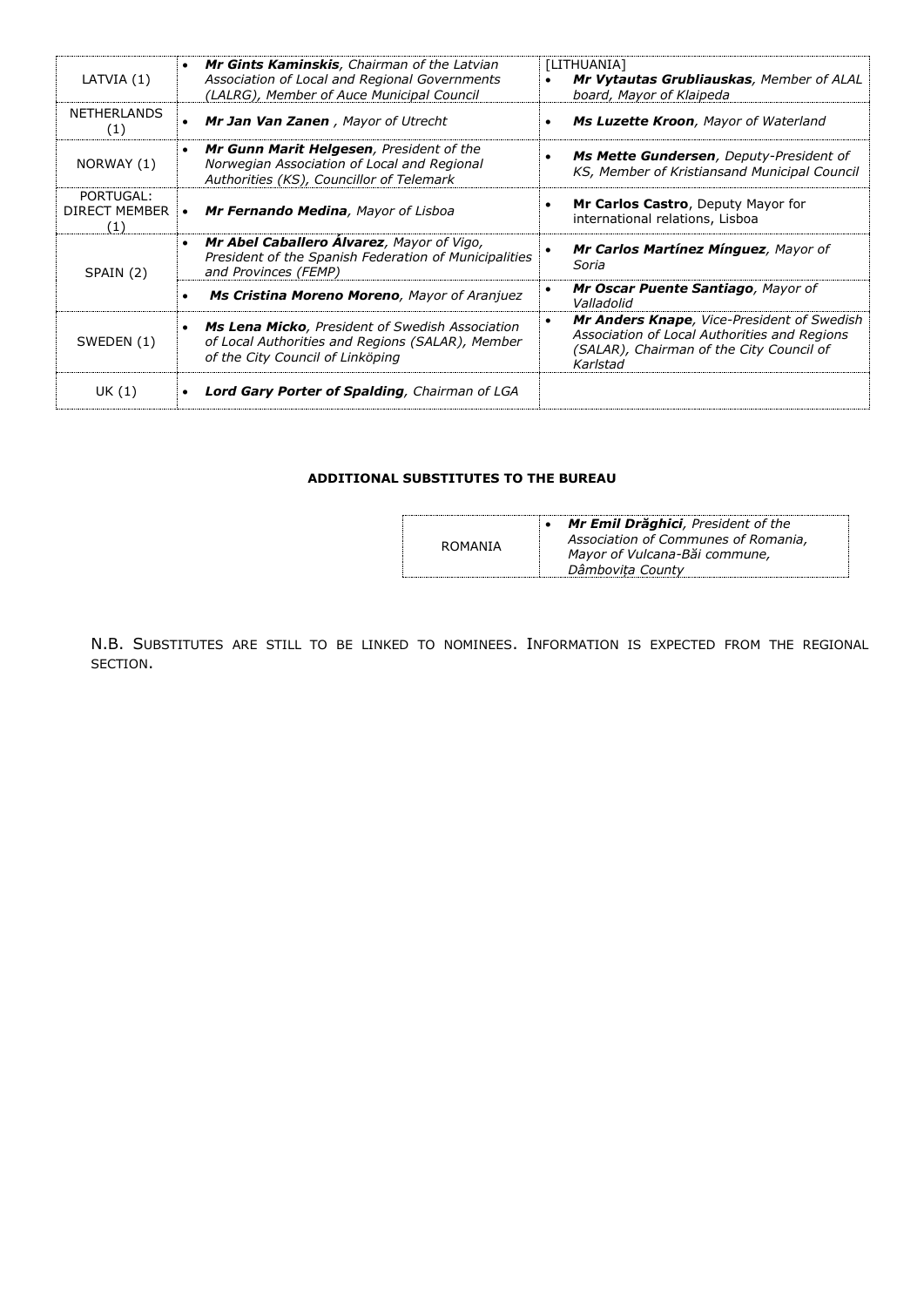## LATIN AMERICA WORLD COUNCIL

#### **Number of seats attributed: 39 of 39**

**In grey: nominations to be clarified**

| <b>COUNTRIES</b>         | <b>NOMINEES</b>                                                                                                                                | <b>COUNTRIES</b>                    |           | <b>SUBSTITUTES</b>                                          |
|--------------------------|------------------------------------------------------------------------------------------------------------------------------------------------|-------------------------------------|-----------|-------------------------------------------------------------|
|                          | • Mr Ramón Mestre, Mayor of Cordoba                                                                                                            | PERU                                |           | Mr José Gálvez, Mayor of Parcona                            |
|                          | • Mr Fernando Gray, Mayor of Esteban<br>Echeverría                                                                                             | <b>BRAZIL</b>                       |           | Mr Rogério Lins, Mayor of Osasco                            |
| ARGENTINA (5)            | • Ms Mónica Fein, Mayor of Rosario                                                                                                             | ARGENTINA                           |           | Mr Miguel Lunghi, Mayor of Tandil                           |
|                          | • Mr Jose Manuel Corral, Mayor of Santa<br>Fe                                                                                                  | ARGENTINA                           |           | Mr Oswaldo Caffaro, Mayor of Zárate                         |
|                          | Ms Verónica Magario, President of the<br>Argentinean Federation of Municipalities<br>(FAM)                                                     | PUERTO RICO                         |           | Mr Pedro García, Mayor of<br>Hormigueros                    |
|                          | • Mr Luis Revilla, Mayor of La Paz                                                                                                             | <b>BRAZIL</b>                       |           | Mr Paulo Serra, Mayor of Santo André                        |
| BOLIVIA (3)              | • Mr Ivan Arciénega, President of the<br>Association of Municipalities of Bolivia<br>(AMB), Mayor of Sucre<br>• Mr Álvaro Horacio Ruíz García, |                                     |           |                                                             |
|                          | President of the Federation of Municipal<br>Associations of Bolivia (FAM-Bolivia)                                                              | <b>BOLIVIA</b>                      |           | Ms Zulema Serrudo, Secretary General<br>of FAM              |
|                          | • Mr Alexandre Kalil, Mayor of Belo<br>Horizonte                                                                                               | <b>BRAZIL</b>                       | $\bullet$ | Mr Ulisses Maia, Mayor of Maringá                           |
|                          | • Mr Rodrigo Rollemberg, Governor of<br><b>Brasilia</b>                                                                                        | <b>BRAZIL</b>                       |           | Mr Alex de Freitas, Mayor of Contagem                       |
|                          | • Mr Luiz Carlos Busato, Mayor of Canoas                                                                                                       | <b>BRAZIL</b>                       |           | Mr Anderson Ferreira, Mayor of<br>Jabatao dos Guararape     |
|                          | • Gustavo Henric Costa, Mayor of<br>Guarulhos                                                                                                  | <b>BOLIVIA</b>                      |           | Mr Jose María Leyes, Mayor of<br>Cochabamba                 |
| BRAZIL (8)               | • Mr Fernando Pimentel, Governor of<br>Minas Gerais State                                                                                      | <b>CHILE</b>                        |           | Mr Jorge Sharp, Mayor of Valparaíso                         |
|                          | • Mr Nelson Marchezan Junior, Mayor of<br><b>Porto Alegre</b>                                                                                  | <b>BRAZIL</b>                       |           | Mr Geraldo Julio, Mayor of Recife                           |
|                          | <b>FRENTE NACIONAL DE PREFEITOS</b>                                                                                                            | <b>BRAZIL</b>                       |           | Mr Ary José Vanazzi, President of ABM                       |
|                          | • Mr Eduardo Tabosa, Secretary General<br>of the National Confederation of<br><b>Municipalities (CNM)</b>                                      | <b>BRAZIL</b>                       |           | Mr Hugo Lembeck, Director of CNM                            |
|                          | • Mr Maximiliano Ríos Galleguillos,<br>Mayor of Lo Prado                                                                                       | <b>CHILE</b>                        |           | Ms Carolina Leitao, Mayor of Peñalolén                      |
| CHILE (3)                | • Mr Felipe Alessandri, Mayor of Santiago                                                                                                      | ARGENTINA                           |           | Mr Miguel Lifschitz, Governor of Santa<br>Fe Province       |
|                          | • Mr Felipe Delpin Aguilar, President of<br>the Chilean Association of Municipalities<br>(AChM)                                                | MEXICO                              |           | Mr Enrique Vargas Villar, Mayor of<br>Huixquilucan          |
|                          | • Mr Federico Gutiérrez, Mayor of<br><b>Medellín</b>                                                                                           | VENEZUELA                           |           | Mr Alfredo Ramos, Mayor of<br><b>Barguisimeto</b>           |
| COLOMBIA (2)             | • Mr John Abiud Barrientos, President of<br>the Colombian Federation of Municipalities<br>(FCM)                                                |                                     |           |                                                             |
|                          | • Mr Johnny Araya, Mayor of San Jose                                                                                                           | MEXICO                              |           | Mr Evodio Velázquez, Mayor of<br>Acapulco                   |
| <b>COSTA RICA</b><br>(2) | • Mr Rolando Rodríguez, President the<br>National Union of Local Governments<br>(UNGL)                                                         | PUERTO RICO                         |           | Mr Eduardo Cintrón, Mayor of<br>Guayama                     |
| DOMINICAN                | • Mr Rafael Hidalgo, President of FEDOMU                                                                                                       | <b>DOMINICAN</b><br><b>REPUBLIC</b> |           | Mr Francisco Peña, Mayor of Santo<br>Domingo Oeste          |
| REPUBLIC (2)             | • Ms Aura Saldaña, President of<br><b>UNMUNDO</b>                                                                                              | <b>REPUBLICA</b><br>DOMINICANA      |           | Ms Bertilia Fernández Parache,<br>Vice-President of UNMUNDO |
|                          | • Mr Marcelo Cabrera, Mayor of Cuenca                                                                                                          | PUERTO RICO                         |           | Mr José Guillermo Rodriguez, Mayor<br>of Mayagüez           |
|                          | • Mr Mauricio Rodas, Mayor of Quito                                                                                                            |                                     |           |                                                             |
| ECUADOR (3)              | Mr Daniel Avecillas, President of the<br>Association of Ecuadorian Municipalities<br>(AME)                                                     |                                     |           |                                                             |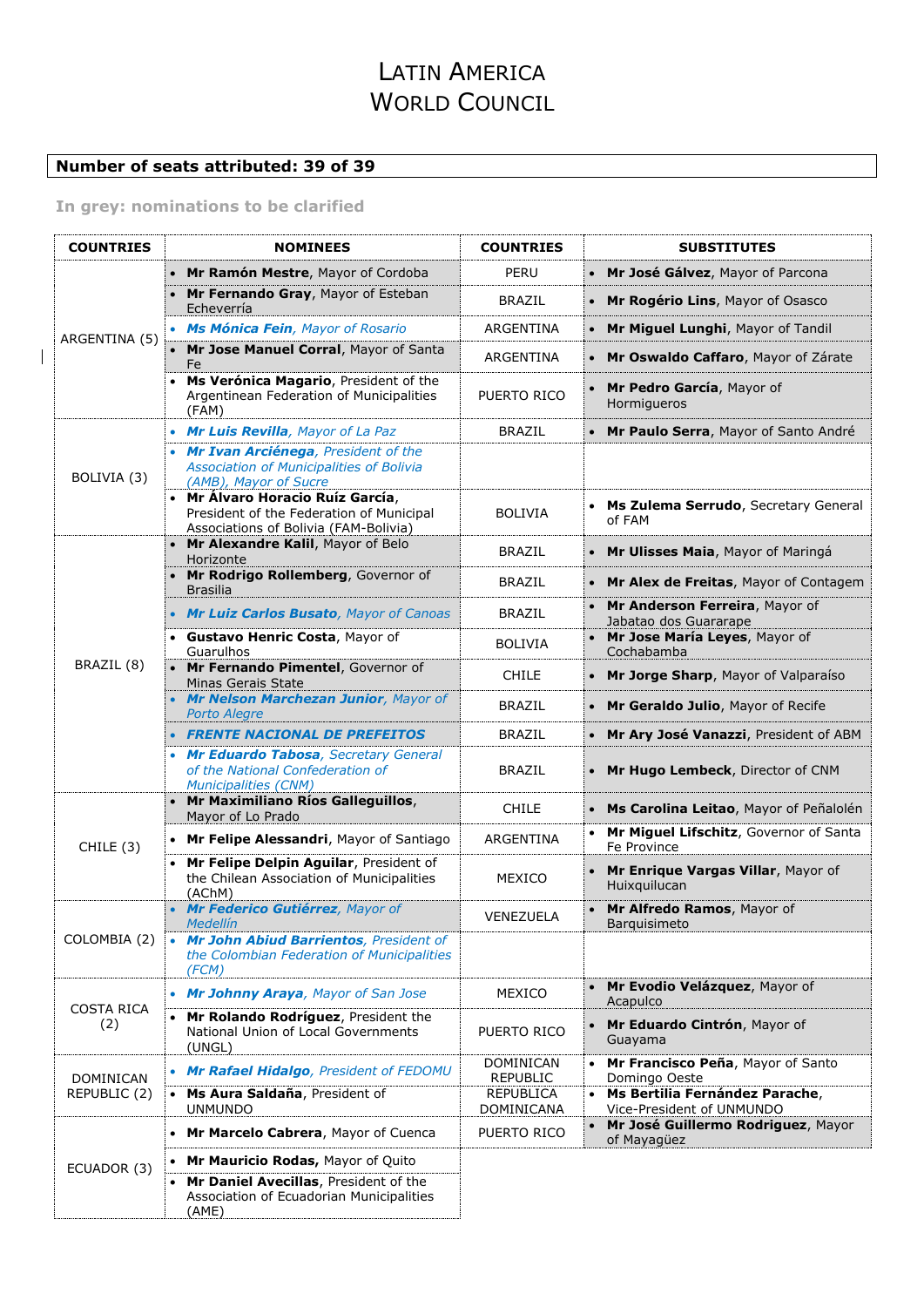| <b>EL SALVADOR</b><br>(1) | • Ms Milagro Navas, President of<br><b>COMURES</b>                                                                  | <b>HONDURAS</b>                       | • Mr Nasry Asfura, Mayor of Tegucigalpa                                |
|---------------------------|---------------------------------------------------------------------------------------------------------------------|---------------------------------------|------------------------------------------------------------------------|
|                           | • Ms Laura Fernández, President of the<br>National Conference of Mexican<br>Municipalities (CONAMM)                 | MEXICO                                | Mr Adrián de la Garza, Mayor of<br>Monterrey                           |
| MEXICO (2)                | • Mr Fernando Pérez Rodríguez,<br>President of the National Federation of<br><b>Mexican Municipalities (FENAMM)</b> | <b>REPUBLICA</b><br><b>DOMINICANA</b> | Mr Johnny Jones, Secretary General of<br>Dominican Municipalist League |
| <b>PANAMA</b>             | • Mr Jose Luis Blandón, Mayor of Panama<br>City                                                                     | PANAMA                                | <b>Ms Raisa Banfield, Deputy Mayor of</b><br>Panama City               |
| PARAGUAY                  | • Mr Mario Ferreiro, Mayor of Asunción                                                                              |                                       |                                                                        |
|                           | • Mr William Miranda, Mayor of Caguas                                                                               | MEXICO                                | • Mr Raul Tadeo Nava, Mayor of Cuautla                                 |
| PUERTO RICO<br>(3)        | • Mr Jose A. Santiago, Mayor of Comerio                                                                             | MEXICO                                | • Ms Yolanda Tellería, Mayor of Pachuca                                |
|                           | Mr Rolando Ortiz, President of the<br>Puerto Rican Association of Mayors (AAPR)                                     | PARAGUAY                              | • Ms María del Carmen Benítez,<br>President of OPACI                   |
| URUGUAY (3)               | • Mr Yamandu Orsi, Mayor of Canelones                                                                               | <b>URUGUAY</b>                        | Mr Gabriel Camacho, Deputy Mayor of<br>Canalones                       |
|                           | • Ms Adriana Peña, Mayor of Lavalleja                                                                               | MEXICO                                | • Mr Juan Hugo de la Rosa García,<br>Mayor of Nezahualcouptl           |
|                           |                                                                                                                     |                                       |                                                                        |

# EXECUTIVE BUREAU

| ARGENTINA (1)                    | • Ms Mónica Fein, Mayor of Rosario                                                                                  | ARGENTINA                           | • Mr Ramón Mestre, Mayor of Cordoba                                                                 |
|----------------------------------|---------------------------------------------------------------------------------------------------------------------|-------------------------------------|-----------------------------------------------------------------------------------------------------|
|                                  | • Mr Luis Revilla, Mayor of La Paz                                                                                  | PARAGUAY                            | • Mr Mario Ferreira, Mayor of Asunción                                                              |
| BOLIVIA (2)                      | • Mr Ivan Arciénega, President of the<br>Association of Municipalities of Bolivia<br>(AMB), Mayor of Sucre          | <b>ECUADOR</b>                      | • Mr Marcelo Cabrera, Mayor of Cuenca                                                               |
|                                  | • Mr Luiz Carlos Busato, Mayor of Canoas                                                                            | <b>BRAZIL</b>                       | • Mr Fernando Pimentel, Governor of<br>Minas Gerais State                                           |
|                                  | • Mr Nelson Marchezan Junior, Mayor of<br>Porto Alegre                                                              | <b>BRAZIL</b>                       | • Mr Gustavo Henric Costa, Mayor of<br>Guarulhos                                                    |
| BRAZIL (4)                       | <b>FRENTE NACIONAL DE PREFEITOS</b><br>$\bullet$                                                                    | <b>PANAMA</b>                       | • Mr Jose Luis Blandón, Mayor of Panama<br>City                                                     |
|                                  | Mr. Eduardo Tabosa, Secretary General of<br>$\bullet$<br>the National Confederation of Municipalities<br>(CNM)      | COSTA RICA                          | • Mr Rolando Rodríquez, President the<br><b>National Union of Local Governments</b><br>(UNGL)       |
|                                  | • Mr Federico Gutiérrez, Mayor of Medellín                                                                          | <b>CHILE</b>                        | • Mr Felipe Alessandri, Mayor of Santiago<br>(TBC)                                                  |
| COLOMBIA (2)                     | • Mr John Abiud Barrientos, President of<br>the Colombia Federation of Municipalities<br>(FCM)                      | <b>CHILE</b>                        | • Mr Felipe Delpin Aguilar, President of<br>the Chilean Association of Municipalities<br>(AChM)     |
| <b>COSTA RICA</b><br>(1)         | • Mr Johnny Araya, Mayor of San Jose                                                                                | ARGENTINA                           | Ms Verónica Magario, President of the<br>Argentinean Federation of Municipalities<br>(FAM)          |
| <b>DOMINICAN</b><br>REPUBLIC (1) | • Mr Rafael Hidalgo, President of FEDOMU                                                                            | <b>DOMINICAN</b><br><b>REPUBLIC</b> | • Ms Aura Saldaña, President of UNMUNDO                                                             |
| MEXICO (1)                       | • Mr Fernando Pérez Rodríguez, President<br>of the National Federation of Mexican<br><b>Municipalities (FENAMM)</b> | MEXICO                              | • Ms Laura Fernández, President of the<br>National Conference of Mexican<br>Municipalities (CONAMM) |
| URUGUAY (1)                      | • Mr Daniel Martínez, Mayor of Montevideo                                                                           | <b>URUGUAY</b>                      | • Mr Yamandu Orsi, Mayor of Canelones                                                               |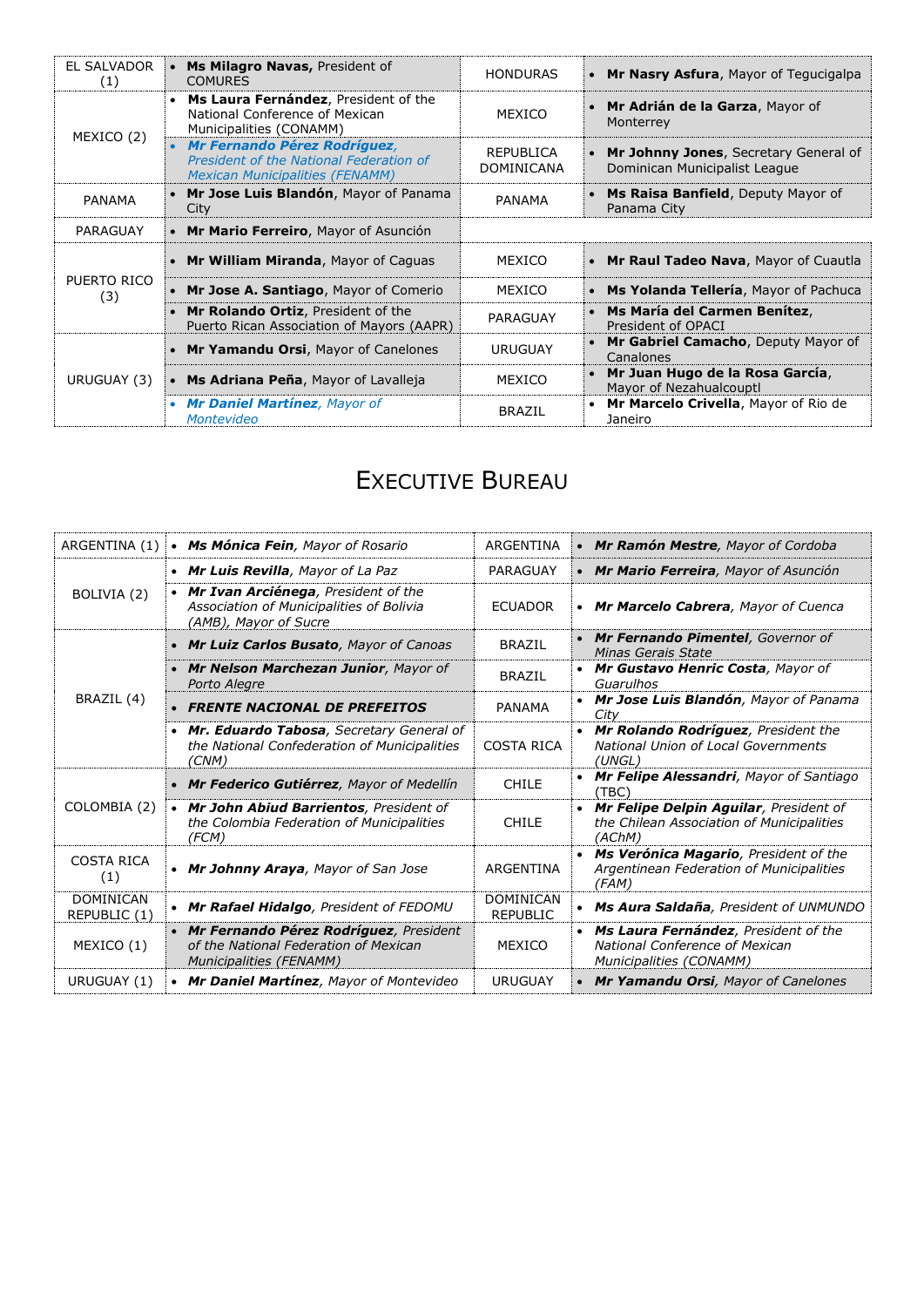#### **Number of seats attributed: 35 of 33**

#### **In grey: nominations to be clarified**

| <b>COUNTRIES</b> | <b>NOMINEES</b>                                                                  | <b>SUBSTITUTES</b>                                                                       |
|------------------|----------------------------------------------------------------------------------|------------------------------------------------------------------------------------------|
|                  | AFGHANISTAN (1) • Mr Abdullah Habibzai Acting Mayor of Kabul                     |                                                                                          |
|                  | • Mr Mansoor Katanbaf, Mayor of Ahvaz                                            |                                                                                          |
|                  | • Mr Saeed Ebshami Raad, Mayor of Kashan                                         |                                                                                          |
| IRAN(4)          | • Mr Iraj Shahin-Baher, Tebriz                                                   |                                                                                          |
|                  | • Mr Seyed Mohammad Ali Afshani, Mayor of Tehran                                 |                                                                                          |
|                  | • Mr Nabaz Abdulhamid, Mayor of Arbil                                            |                                                                                          |
| IRAQ (3)         | • Ms Thikra Alwash, Baghdad                                                      |                                                                                          |
|                  | Mr Shawkat Mohammed Amin Mayor of<br>Duhok                                       |                                                                                          |
| JORDAN (2)       | • Mr Yousef Shawarbeh, Mayor of Greater Amman<br>Municipality                    |                                                                                          |
|                  | . Mr Hüseyin Bani Hani, Greater Irbid Municipality                               |                                                                                          |
|                  | • Mr Jamal Itani, Mayor of Beirut                                                | Mr Ahmad Kamareddine, Mayor of Tripoli                                                   |
|                  | • Mr Edmond Gharios, Mayor of Chiyah                                             | Mr Nabil Kahale, Mayor of Sin el Fil                                                     |
| LEBANON (5) $*$  | . Mr Antoine Chakhroura, Mayor of Dekwaneh                                       | Mr Georges Sader, Vice-President of Dekwaneh                                             |
|                  | • Mr Nabil Fawwaz, Mayor of Tibnine                                              | Mr Ahmad Ghezzaoui, Mayor of Aïla El Jabal,<br>Vice-President of the Federation of Qalaa |
|                  | • Mr Mohamad Saadieh, President of Union of Dannieh<br>Municipalities            |                                                                                          |
|                  | . Mr Yasir Abu Anza, Mayor of Abasan Al Jadida                                   |                                                                                          |
|                  | • Mr Jalal Toman, Mayor of Al Zahra Municipality                                 |                                                                                          |
| PALESTINE (6)    | • Mr Moussa Hadid, Association of Palestinian Local<br><b>Authorities (APLA)</b> |                                                                                          |
|                  | • Mr Nizar Hijazi, Mayor of Gaza Municipality                                    |                                                                                          |
|                  | • Mr Abd al-Karim Zubeidi, Mayor of Salfeet<br>Municipality                      |                                                                                          |
|                  | . Mr Alaa Abu Magsib, Wadi El Salqa Municipality                                 |                                                                                          |
|                  | • Mr Hüseyin Sözlü, Mayor of Adana                                               |                                                                                          |
|                  | • Mr Mustafa Tuna, Mayor of Ankara                                               |                                                                                          |
|                  | • Mr Lokman Çağırıcı, Mayor of Bağcılar                                          |                                                                                          |
| TURKEY (13)      | • Mr Cumali Atilla, Mayor of Diyarbakır                                          | ۰                                                                                        |
|                  | . Mr Hasan Tahsin Usta, Mayor of Gaziosmanpaşa                                   | Mr Hidayet Erdöl, Councillor                                                             |
|                  | • Mr Mevlüt Uysal, Mayor of Istanbul                                             | Mr Ahmet Bilal Kıymaz, Councillor                                                        |
|                  | • Mr İsmail Erdem, Mayor of Sancaktepe                                           | Mr Ali Muzaffer Tunçağ, Councillor                                                       |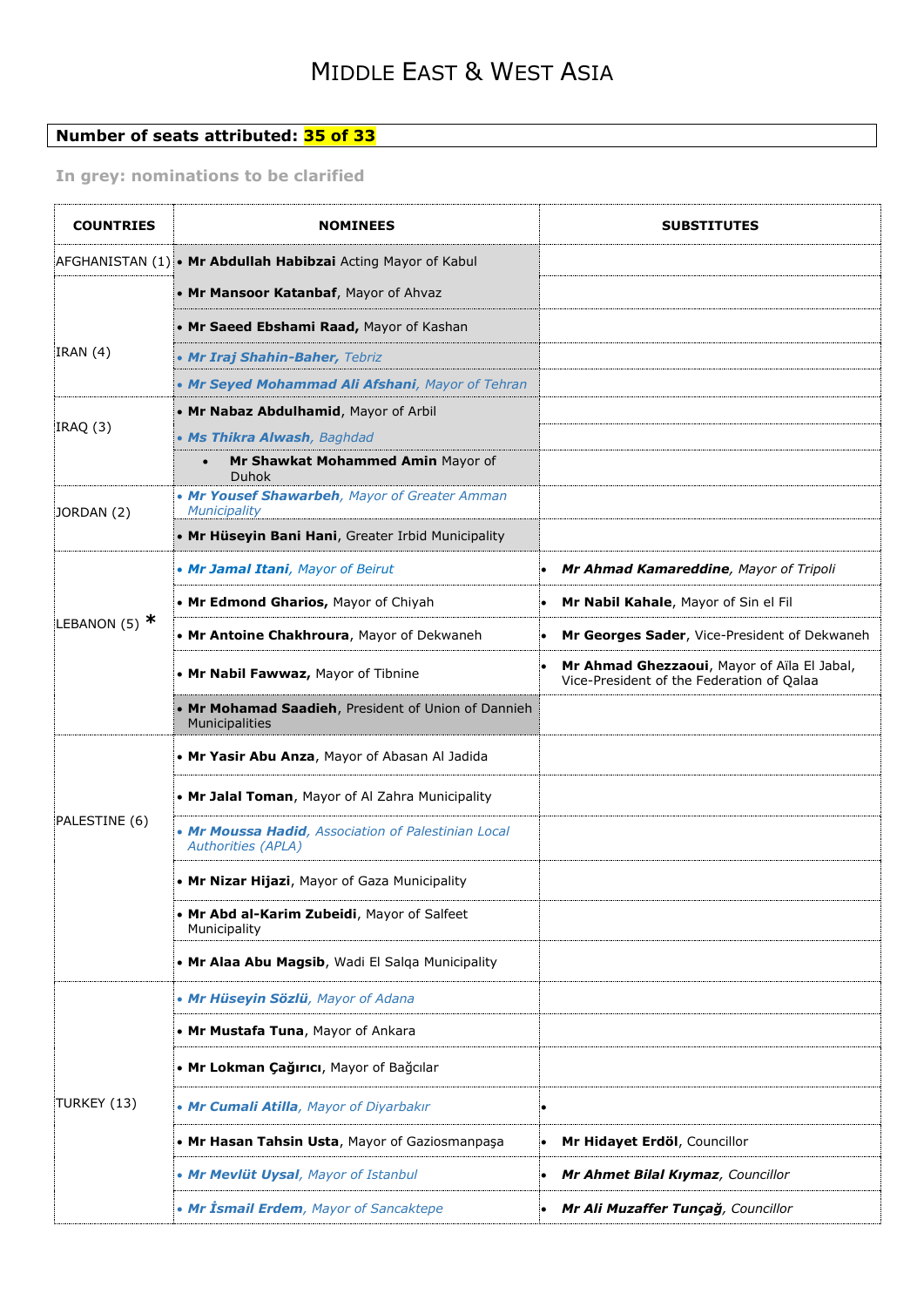|                                      | • Mr Uğur İbrahim Altay, Mayor of Konya                                          |                                 |
|--------------------------------------|----------------------------------------------------------------------------------|---------------------------------|
| • Mr Atilla Secen, Mayor of Nevsehir |                                                                                  |                                 |
|                                      | • Mr Yücel Yılmaz, Karesi Municipality                                           | Mr Yusuf Kocaoğlu, Deputy Mayor |
|                                      | • Mr Nihat Ciftci, Mayor of Sanliurfa                                            |                                 |
|                                      | • Ms Fatma Şahin, Union of Municipalities of Turkey<br>(UMT), Mayor of Gaziantep |                                 |
|                                      | • Mr Murat Zorluoğlu, Mayor of Van                                               |                                 |
| YEMEN                                | • Mr Amin Ahmed Mahmoud, Governor of Taiz                                        |                                 |

**\*** THE LIST SHOWN FOR LEBANON IS THE LIST PROPOSED AT THE 2016 BOGOTÁ CONGRESS.

THE LIST WILL NEED TO BE FINALIZED IN LIGHT OF THE ONGOING MEDIATION PROCESS. PLEASE NOTE THAT THERE IS CURRENTLY ONE NOMINATION MORE THAN SEAT AVAILABLE. FURTHER, THERE HAVE BEEN ELECTIONS IN LEBANON THAT AFFECT THE NOMINATIONS.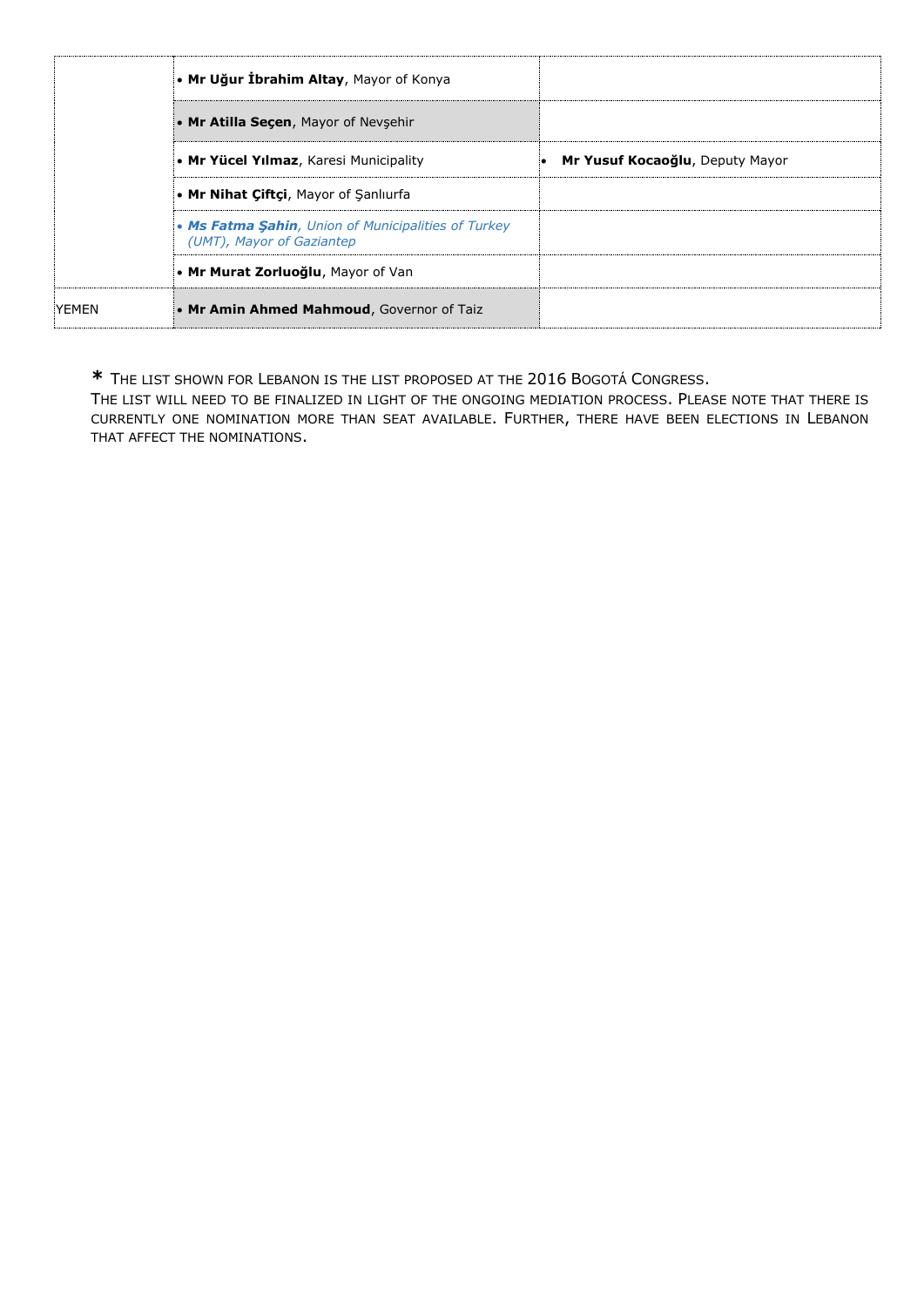## NORTH AMERICA

#### **Number of seats attributed: 14 of 26**

| <b>COUNTRIES</b>         | <b>NOMINEES</b>                                                                                                                          | <b>SUBSTITUTES</b> |
|--------------------------|------------------------------------------------------------------------------------------------------------------------------------------|--------------------|
| CANADA (13)              | • Ms Vicki May Hamm, Mayor of Magog, President of<br>FCM, President of UCLG NORAM                                                        |                    |
|                          | • Ms Jenny Gerbasi, Deputy Mayor of City of<br>Winnipeg, Past-President of FCM,                                                          |                    |
|                          | • Ms Yolaine Kirlew, Councillor of Sioux Lookout,<br>Third Vice-President of FCM                                                         |                    |
|                          | • Mr Bill Karsten, Councillor of Halifax Regional<br>Municipality, First Vice-President of FCM                                           |                    |
|                          | • Mr Raymond Louie, Acting Mayor of Vancouver,<br>Vice-Chair of Metro Vancouver (TBC)                                                    |                    |
|                          | • Mr Peter McQueen, Councillor of Montreal, Vice-<br>Chair of FCM's Standing Committee on International<br>Relations                     |                    |
|                          | • Mr Berry Vrbanovic, Mayor of Kitchener, Ontario,<br><b>FCM Past President</b>                                                          |                    |
|                          | • Ms Valérie Plante, Mayor of Montréal                                                                                                   |                    |
|                          | • City of Toronto, To be confirmed                                                                                                       |                    |
|                          | • Mr Greg Moore, Mayor of Port Coquitlam                                                                                                 |                    |
|                          | • Ms Sheryl Spence, Mayor of Warman, Chair of<br>FCM's Standing Committee on Increasing Women's<br>Participation in Municipal Government |                    |
|                          | • Mr Garth Frizzell, Councillor of Prince George,<br>British Columbia, Second Vice-President of FCM                                      |                    |
|                          | • Ms Bev Esslinger, Councillor of City of Edmonton,<br>Chair of FCM's Standing Committee on International<br><b>Relations</b>            |                    |
| TRINIDAD &<br>TOBAGO (1) | • Mr Anthony Roberts, Chairman of Trinidad and<br>Tobago Association of Local Government Authorities                                     |                    |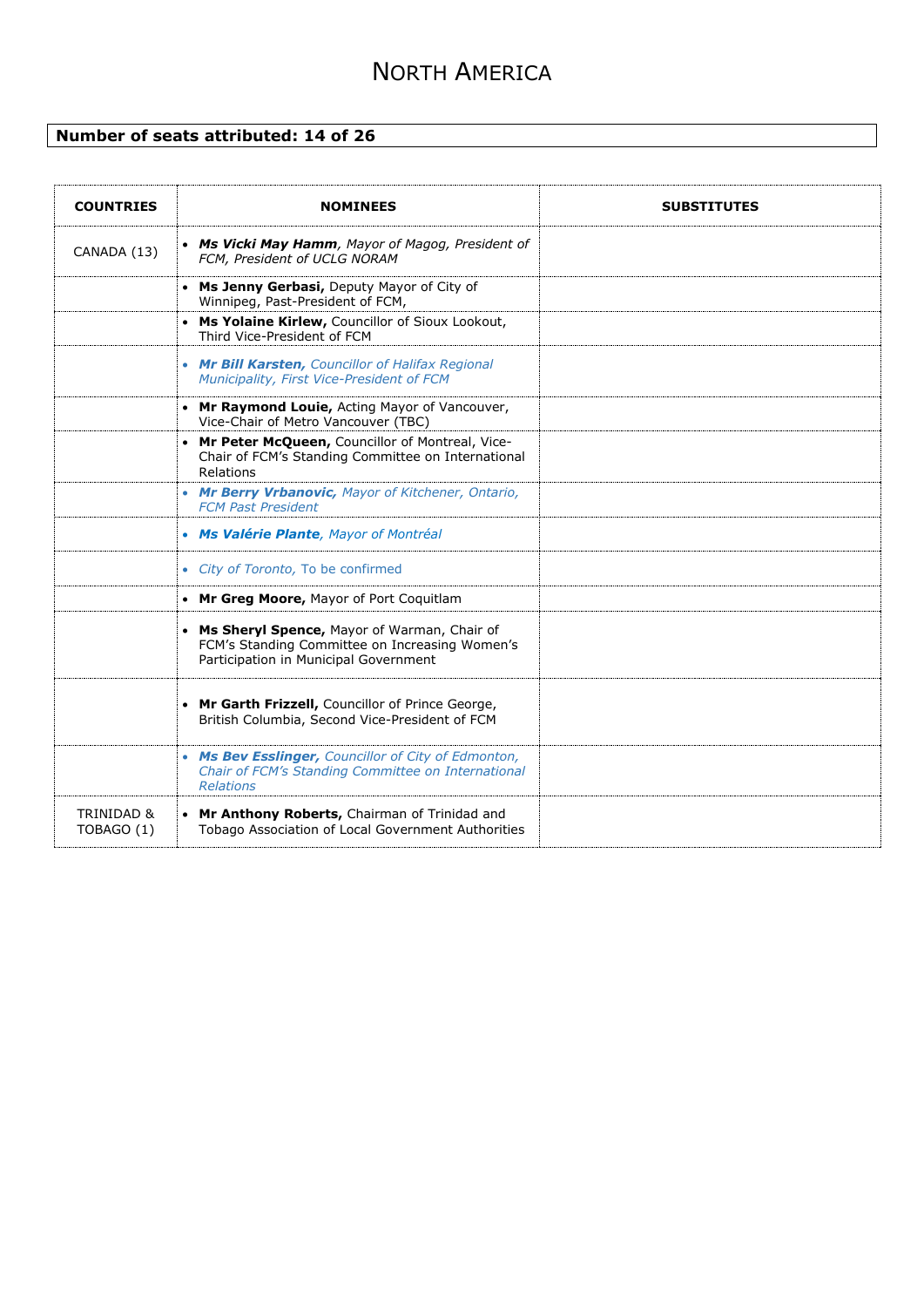### **METROPOLIS**

#### **Number of seats attributed: 22 of 22**

| <b>MEMBERS</b><br><b>REPRESENTED</b>     | <b>NOMINEES</b>                                                                                                                                                  | <b>SUBSTITUTES</b>                                                                |
|------------------------------------------|------------------------------------------------------------------------------------------------------------------------------------------------------------------|-----------------------------------------------------------------------------------|
| Abidjan                                  | Mr Robert Beugré Mambé,<br>Governor-Minister                                                                                                                     | Mr Vincent N'Cho Kouaoh,<br>Vice-Governor                                         |
| Addis Ababa                              | Mr Takele Uma Banti, Mayor                                                                                                                                       |                                                                                   |
| Alexandria                               | Mr Mohamed Ahmed Abdel Qader Abdel<br>Zaher, Governor                                                                                                            |                                                                                   |
| Bamako                                   | Mr Adama Sangaré, Mayor                                                                                                                                          |                                                                                   |
| Durban                                   | Ms Zandile Gumede, Mayor                                                                                                                                         |                                                                                   |
| Johannesburg                             | Mr Herman Mashaba, Mayor                                                                                                                                         |                                                                                   |
| Harare                                   | Mr Bernard Gabriel Manyenyeni, Mayor                                                                                                                             |                                                                                   |
| Bangkok                                  | Pol. Gen. Aswin Kwanmuang, Governor of<br><b>Bangkok</b>                                                                                                         |                                                                                   |
| Colombo                                  | Mr Vka Anura, Municipal Commissioner                                                                                                                             |                                                                                   |
| <b>Barcelona</b><br>Metropolitan<br>Area | Mr Alfred Bosch, Vice-president of<br>Metropolitan Area of Barcelona (AMB)                                                                                       | Ms Ada Colau, Mayor of<br>Barcelona                                               |
| Berlin                                   | Mr Michael Müller, Governing Mayor                                                                                                                               | Mr Andreas Geisel, Senator for<br>Urban Development and the<br>Environment        |
| <b>Bucarest</b>                          | Ms Gabriela Firea, General Mayor                                                                                                                                 |                                                                                   |
| Ile-de-France                            | Ms Valerie Pécresse, President of the<br>Regional Council                                                                                                        |                                                                                   |
| Madrid                                   | Ms Manuela Carmena, Mayor                                                                                                                                        |                                                                                   |
| Bogotá                                   | Mr Enrique Peñalosa, Mayor                                                                                                                                       |                                                                                   |
| Buenos Aires                             |                                                                                                                                                                  |                                                                                   |
| Mexico City                              | Mr José Ramón Amieva Gálvez, Mayor                                                                                                                               | Mr Cuauhtémoc Cárdenas,<br>General Coordinator of<br><b>International Affairs</b> |
| San Salvador                             | Mr Ernesto Luis Muyshondt García-Prieto,<br>Mayor of San Salvador, General Coordinator of<br>the Council of Mayors of San Salvador<br>Metropolitan Area (COAMSS) | <b>Mr Víctor Manuel Rivera</b><br>Reyes, Mayor of San Martín                      |
| Santiago                                 | Ms Karla Elizabeth Rubilar Barahona,<br>Mayor - Head of Metropolitan Government                                                                                  |                                                                                   |
| Mashhad                                  | Mr Ghasem Taghizadeh Khamesi, Mayor                                                                                                                              | Mr Mousa Sharbatdar, Vice-<br>Mayor                                               |
| Tehran                                   | Mr Mohammad Ali Afshani, Mayor                                                                                                                                   |                                                                                   |
| Montreal                                 | Ms Valérie Plante, Mayor                                                                                                                                         |                                                                                   |
|                                          |                                                                                                                                                                  | $\bullet$<br>• Mr Horacio Rodríguez Larreta, Mayor                                |